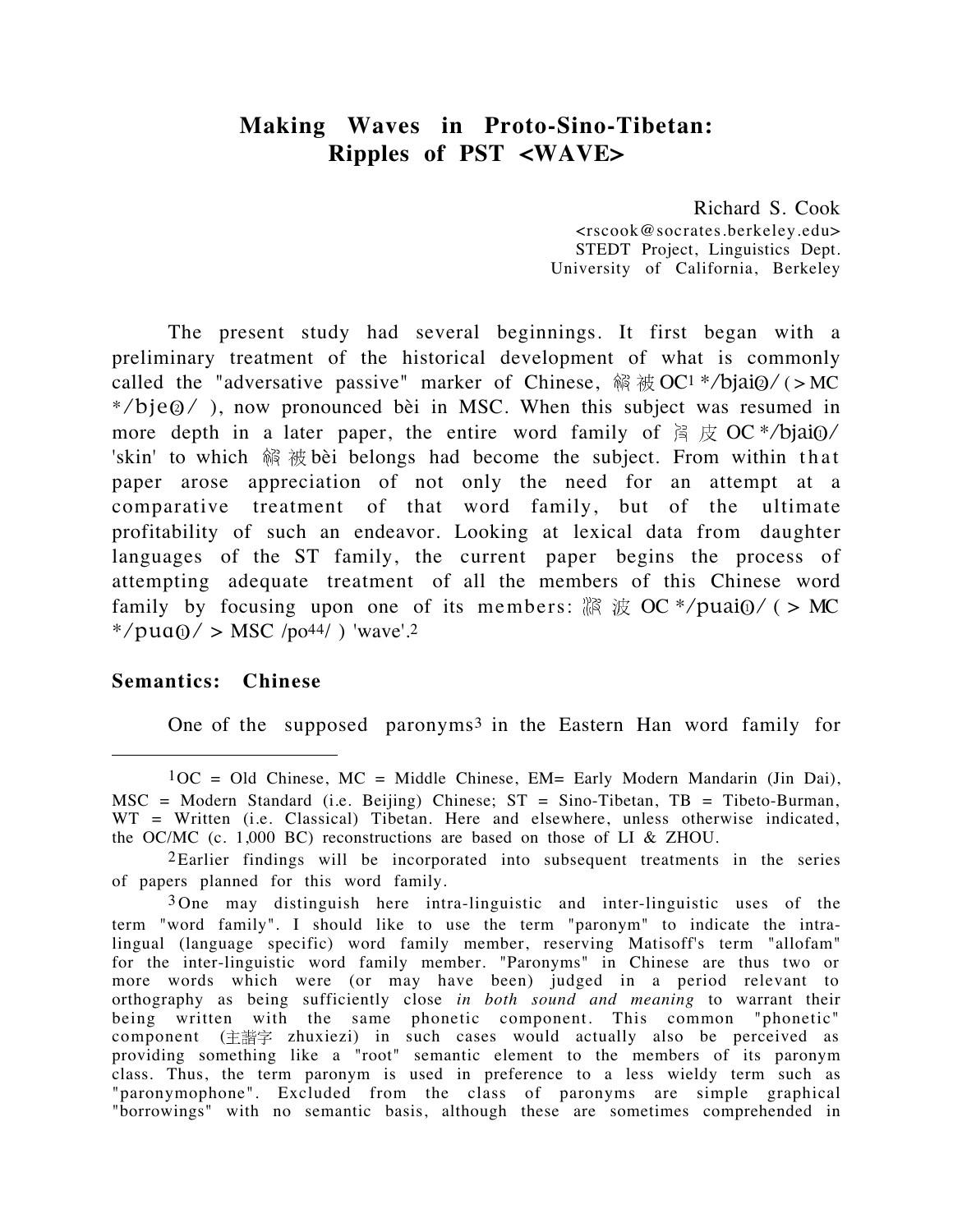$\frac{\pi}{2}$  \*/bjai $\frac{0}{\pi}$  'skin' is the noun for 'wave, ripple, surge, flood', defined in SW4 as:

心感。  $*/$ puai $\omega/$  298 水涌流也從水皮聲 Wave: water flows gushing. [Graph] composed of 'water' [semantic determiner], and 'skin' phonetic.

I say here "supposed" because, in his commentary for the word 詖

 $*/$ bjai $\odot$ /68 <del>了</del>。<br><br> **B**<br>
Argue, dispute, debate ...

段玉裁 DUAN Yucai (1815:91) writes something characteristic of some of his oft-seen methodological presuppositions:

> 此詖字正義。皮、剝取獸革也。柀、析也。 凡皮之字皆有分析之意。故詖為辯論也。

This is the  $\frac{2}{300}$  word's correct meaning. The word  $\#$  'skin' is 'to take a beast's skin'. The word  $\overline{\text{W}}$  [means also] 'to split, separate, divide, analyse'. Thus, all words written with a  $\overline{g}$  'skin' element have this 'split, separate, divide, analyse' meaning. And therefore  $\ddot{\mathcal{R}}$  has meanings 'argue, dispute, debate ...'

Although DUAN makes this broad statement here, it is nothing peculiar to this particular word or word family, or to his thinking in this particular section of his SW text.<sup>5</sup> DUAN's great commentary was sprawling enough without endeavouring to present for every member of a given word family what he perceived to be the semantic justification for its membership in that word family. In fact, DUAN inconsistently offers such explanation, and does not offer it at all in the case of our  $\mathcal{H}$  [po<sup>44]</sup> 'wave' word.

the meaning of the Chinese 'word family' ( 諧聲字 xieshengzi), which gives us yet a third term. It is also possible for words to have distinct phonetic components, and yet still be perceived as both paronymous and paraphonous. In this case, such pairs have been termed paronomastic (cf. LI Fanggui 1945:334, cited in Cook 1995:147n1), which is to say that the "meaning" connection between the words is less overt, perhaps traditionally deprecated, or else the result of failure (local variation or redundancy) in the orthography.

<sup>4</sup>For etymological analysis of this morpheme we must begin, as usual, with the great Eastern Han lexicon 《説文解字》 Shuowen Jiezi (SW, presented to the emperor in 121AD), in DUAN Yucai's Qing Dynasty recension.

<sup>5</sup>Please see Cook 1995, Section 1, for a discussion of some of the semantic issues in such analyses.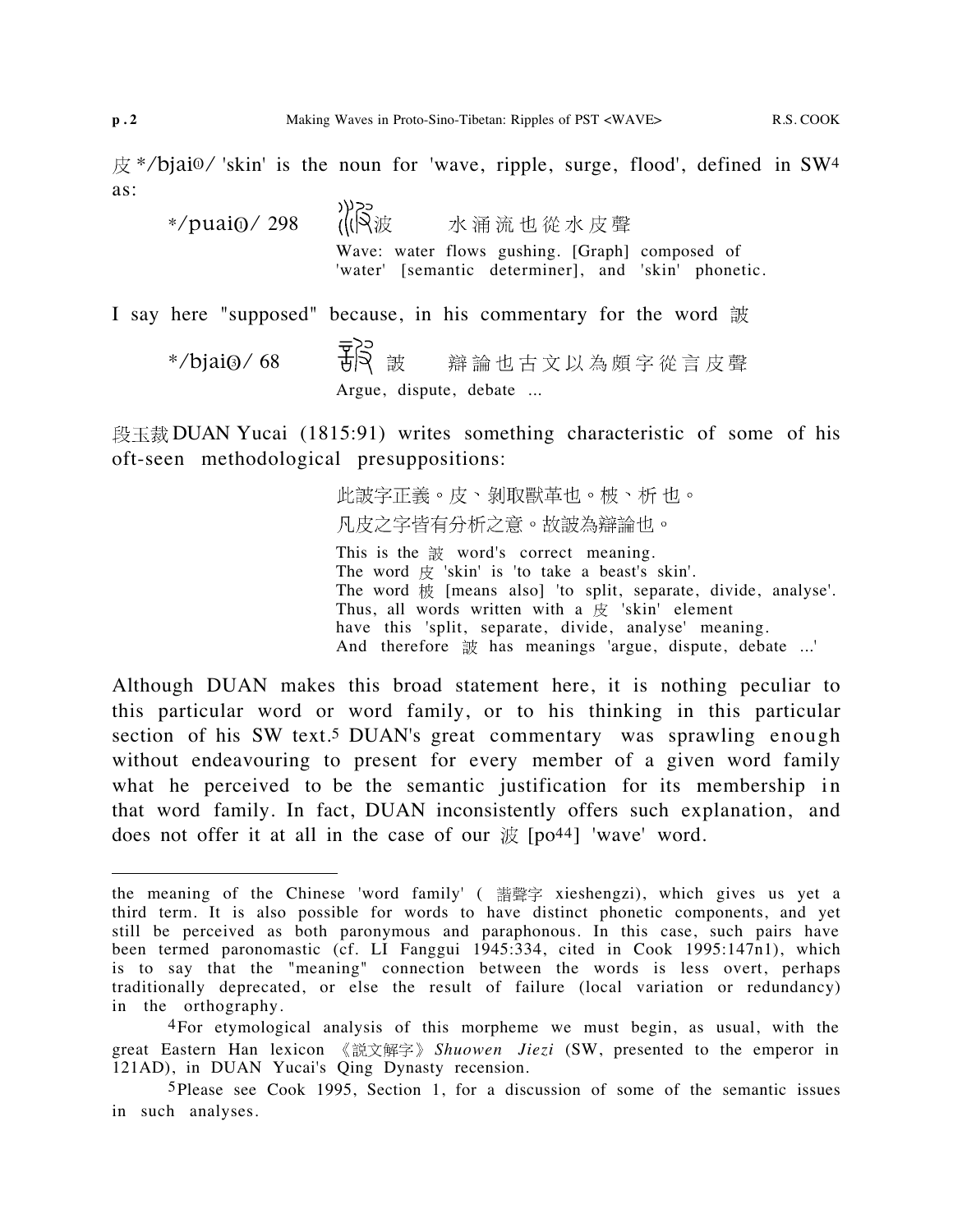It is in fact hard to imagine what satisfying explanation could surface in 'wave' from a word family with underlying meaning of 'skin'. Of course, if according to DUAN a semantic primitive such as <SPLIT> is at the heart of this family, this could easily be made to diverge by shades of meaning into whatever tributary ideas might be needed.

At one point I entertained a more restricted (and yet, I fear, no more successful) idea for the entire SW 'skin' word family, which resulted in what I perceived to be four natural morpho-phonemic classes, presented here.6

## The 皮 'skin' Word Family of 《説文解字》 Shuowenjiezi

\*/bjai<sup>1</sup>/36 闫 皮 剝取獸革者謂之皮從又為省聲凡皮之屬皆從皮為古文皮%籀文皮 [hide flayed from a beast] <skin> \*/puai<sup>2</sup>/\*/puai<sup>3</sup>/302/306 驇簸 揚米去糠也從箕皮聲 [to winnow, separate rice (grain) of its husk; winnowing fan] <br/> <br/>break/remove skin> \*/phuai3/306 飛破 石碎也從石皮聲 [smash to pieces, as with a rock; smashed bits, dust] <br/> <br/>break skin> [lame, limp (w/blistered foot)] <br/>break skin> (or <move in the dust, crawl, creep, cripple> 談 辯論 也 古 文 以 為 頗 字 從 言 皮 聲  $*$ /biai<sup>3</sup>/68 [argue, dispute, debate ...]<br/>cbump heads (and break skin)>  $*$ /bjai<sup>1</sup>/36 膈疲 勞也從14皮聲 [tack, various leathern equipment for harnessing / driving draft animals; saddle, bridle, harness ...] <leather, skin> 鋼鈹 大鍼也一日劍如刀裝者從金皮聲  $00<sup>1</sup>$ [a large needle (such as that used by a doctor to drain pus from an abscess); a sword'] < drain blister> 颛柀 黏也從木皮聲一日折也  $00<sup>°</sup>$ [sticky', name of an evergreen tree like the  $\not\approx$  'China fir', (its pitch was) used to caulk boats, coffins; also, 離析, 破裂 'split, split up, break into bits ...' (cp. 破); also used for 彼  $\vert$  < sticks to the skin; to form a water-proof skin>

 $6"$ ##" and "\*\*" here indicate characters in the SW text which unfortunately are not in Modern computer Kaishu encodings; these characters are in my SW encoding. The glosses are those of the 7th c. Song Dynasty text which served as the basis for DUAN's reconstruction. Numerals after the OC reconstructions refer to LI&ZHOU, whose OC tone classes I represent here with superscript. "00" indicates that a given word is not attested early enough to permit an OC reconstruction (by L&Z's crieria), and I have not ventured my own based on MC.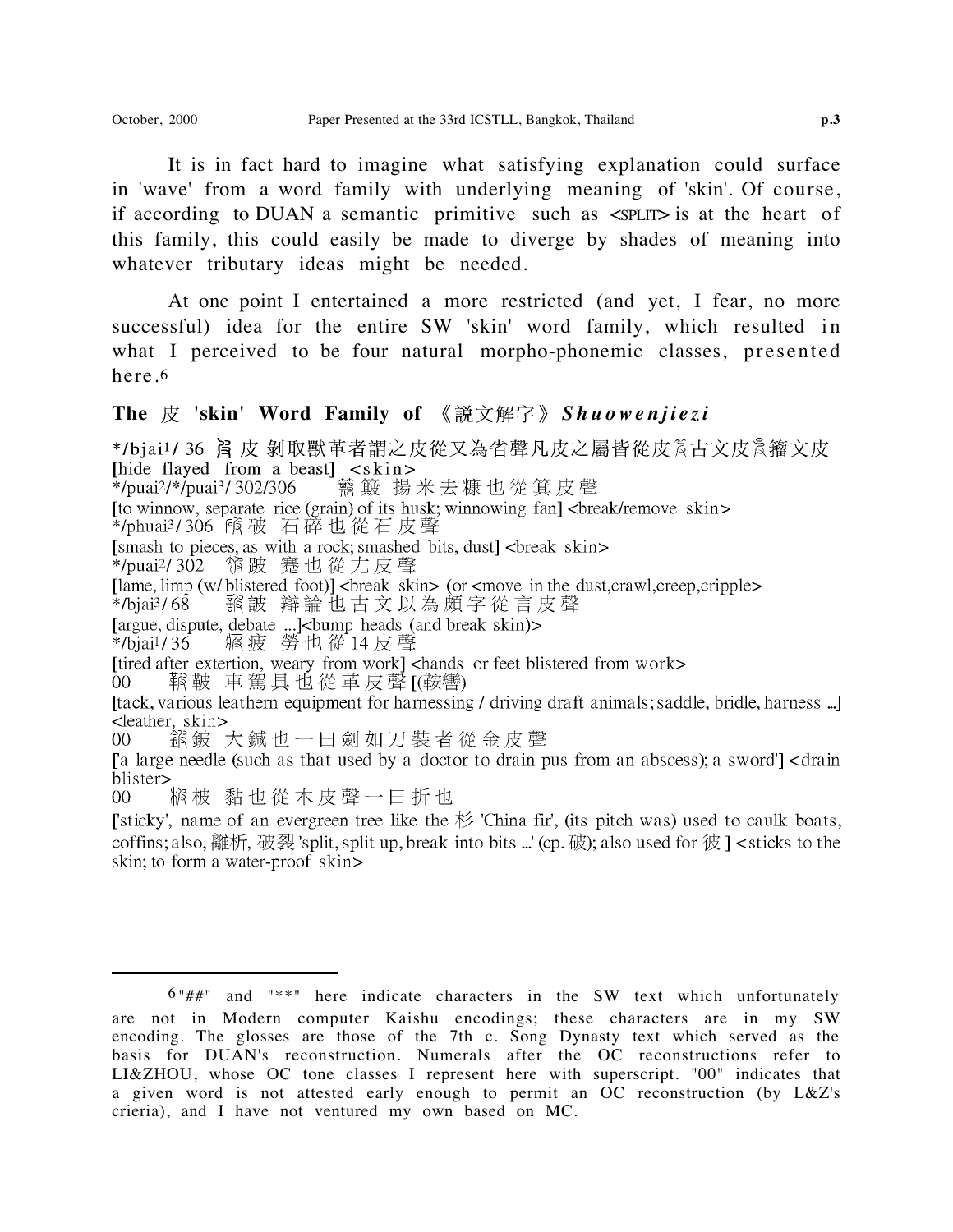\*/biai2/ \*/biai3/ 55/68 �� 被 寑衣長一身有半從衣皮聲 [bed cover half again as long as the body] <skin, leather, covering, cloth ...> 啊帔 弘農謂裙帔也從巾皮聲 \*/phjai<sup>1</sup>/ \*/phjai<sup>3</sup>/ 36/68 [an article of clothing, a cape, shawl, or skirt] <skin, cloth> 粮## 旌旗披靡也從\*\*皮聲  $00<sup>1</sup>$ [banner flag blown in the wind] <skin, cloth> [a kind of silk ribbon or braid] <skin, cloth> \*/puai<sup>1</sup>/298 波 水 涌 流 也 從 水 皮 聲 [gushing / surging of water, wave] <ripple/inclination in the surface; slope><br>\*/phuai<sup>1</sup>/298 境 坡 阪 也 從 土 皮 聲 [a slope (cp. 陂頗)] [tilting (sloping) of the head; tilted, sloped (cf. 坡陂); rather, quite, very ...] 解陂 阪也一日沱也從阜皮聲  $*$ /piai<sup>1</sup>/36 [uneven, sloped (cf.  $H(x)$ ; a pool, pond] [take sthg by the sides, to prevent it from inclining or toppling; funereal implements, silk cords attached to the sides of the hearse for this purpose (柩車兩旁牽挽的帛,以防傾倚)] **貂## \*\*\*\*也從馬皮聲**  $00<sup>°</sup>$ [fish name  $(cf. \n#$ ] ["the goer has that which augments (that which is applied to') him" (i.e. that objective thing which he seeks); "a relative term" ('that' relative to 'this'), that, he] 骼## 迻予也從貝皮聲  $0<sup>0</sup>$ 

[give, pass to]

My concluding thought after all this was that, *if* (and this is a big "if") it is possible for both 'wave' and 'skin' to surface from a common underlying primitive, a primitive such as  $\langle$ SURFACE $\rangle$  might be more satisfying than  $\langle$ SPLIT> (though I won't split hairs here in trying to rigorously distinguish these two close concepts). Suffice it to say that a 'wave' is a surface phenomenon with regard to liquid, just as 'skin' is a surface phenomenon for animal and vegetable bodies.

I will no more delve into the depths of such vasty semantic primitives in this paper, but rather, would prefer to resume what I see as more productive discussion of the concrete natural object 'wave (in a body of water)'. This natural object, as we shall see, is not only exceedingly concrete semantically, but also very simple phonologically, both of which are attributes favorable to a lexical item's extreme longevity.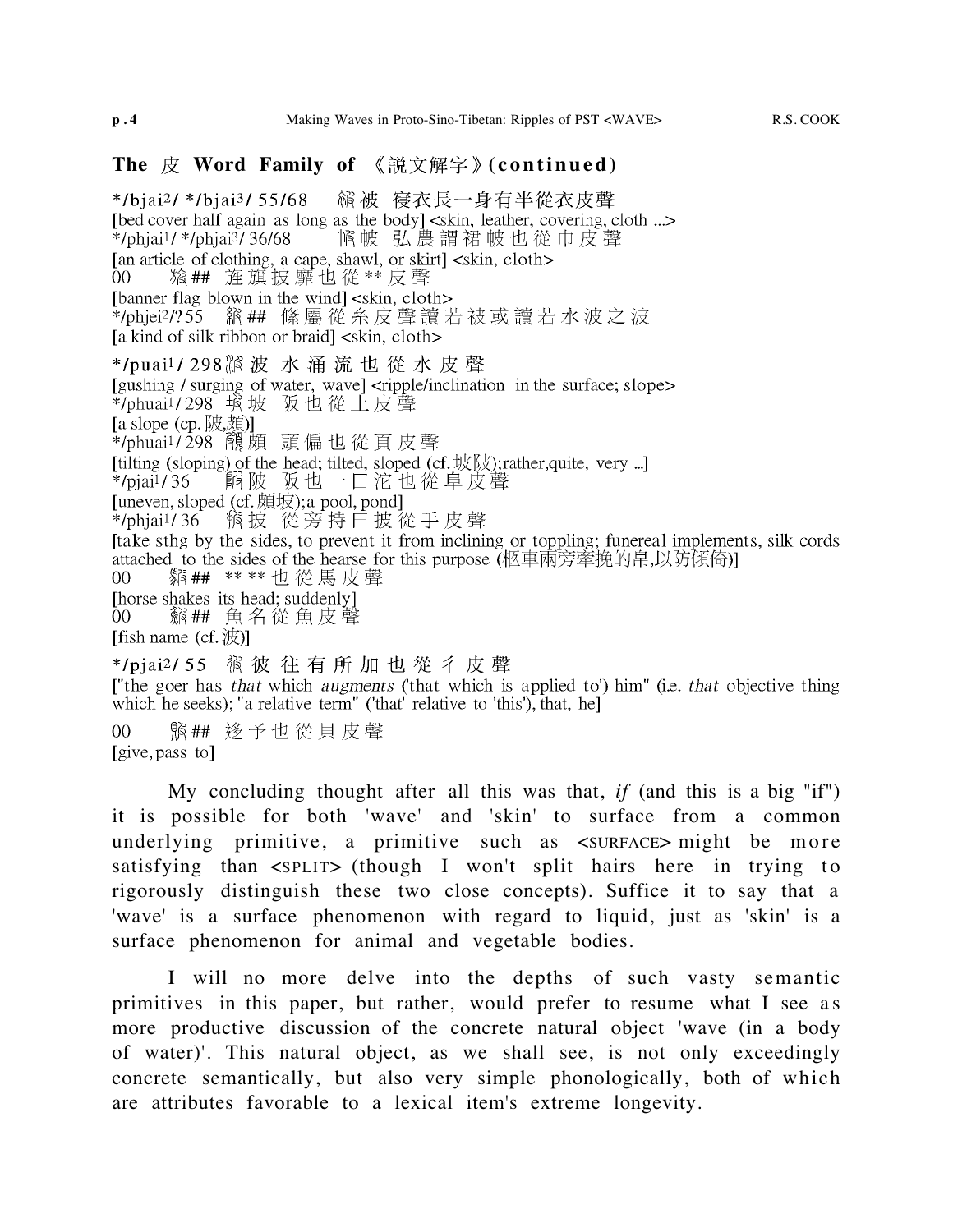In closing this sinitic semantic section, a few more words with regard to historical semantics remain to be said. First, although SW is as usual the first cited text in lexical analyses, the word  $\ddot{\mathcal{R}}$  is also attested in other early texts. It appears, for example in the 《詩經·小雅·漸漸之石》Shijing-Xiaoya-*Jianjianzhishi* [The Poetry Classic - Secondary Section of Elegance, in the Ode "Gradually, gradually, the stone"], commonly said (e.g. CH 1250) to contain material composed at the end of the Western Zhou, or beginning of the Eastern Zhou, which is to say, somewhere around the middle of the eighth century BC. In later or less reliably dated texts there are extensions of meaning in which means 'water' rather than 'wave' (for these see HYDZD p. 671). Moving in the other direction chronologically, I was unable to find any identification of the word  $\ddot{x}$  in the oracle bone inscriptions (OBI) at my disposal. For example, looking in LZ in the exceedingly short 'water' section (c. p. 487) presented nothing conclusive in those Shang inscriptions. Granted, I did not really make an exhaustive study of the problem, as I was preoccupied with data relating to other of the ST daughter languages. Certainly, I should not be surprised if someone can identify some OBI character form, either with or without the water radical, with this wave word.

Finally, it must be mentioned that as my computerized concordance of the SW text reveals, there is also in SW a phonetic gloss for one of the related characters:

\*/phjei@/? 55  $\bigotimes^8\{3\}$ ## 絛屬從糸皮聲讀若被或讀若水波之波 [a kind of silk ribbon or braided silk cord]

The phrase  $\ddot{\mathbf{i}}$  if  $\ddot{\mathbf{j}}$  if  $\ddot{\mathbf{k}}$  if  $\ddot{\mathbf{k}}$  is shows us that the bisyllabic compound (binom) 水波 [lit. 'water-wave'] may have existed in Han times, though these 讀 若 "du ruo" 'read as' phonetic glosses are in some if not many cases considered late intrusions into the original text of 121 AD. It is interesting, nevertheless, to find this binom in the SW text. It was this binom which initially caused me to realize what would turn out be the most profitable vein in the present inquiry. This subject is resumed below with regard to the comparative Sino-Tibetan data.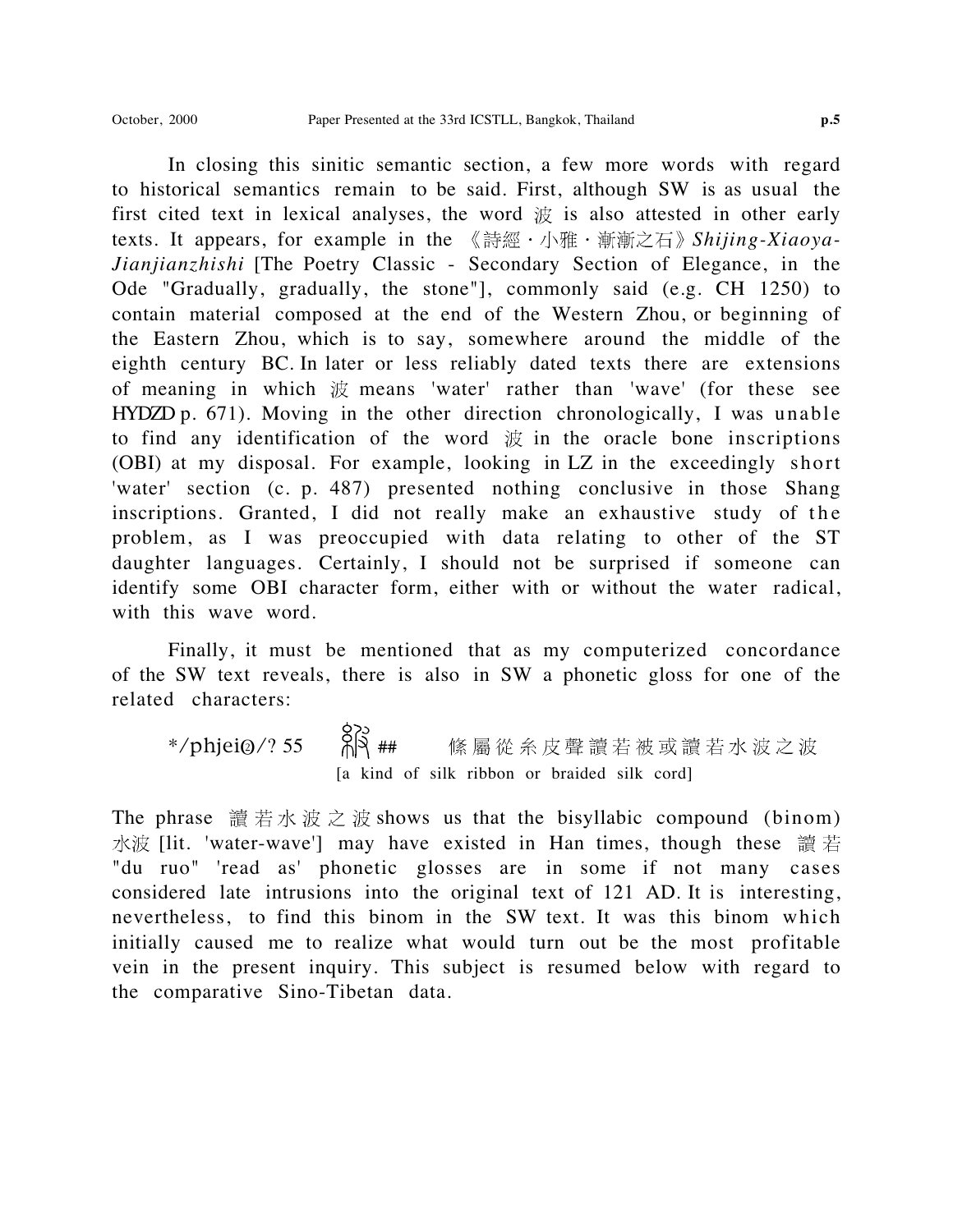# **Phonology: Chinese**

The usual OC/MC reconstructions being all well and good, it always seems more satisfying to me to begin with modern synchronic data, and in this regard the following eight "dialect"? readings of  $\dot{\mathcal{R}}$  are presented (data from LI & ZHOU, p.298.9):

| <b>MSC</b> | Wu  | Xiang | Gan             | Kejia   | Yue | Mindong | Minnan                                |
|------------|-----|-------|-----------------|---------|-----|---------|---------------------------------------|
| poo        | pu@ | po@   | po <sub>0</sub> | $p_{0}$ | p   | pho     | po <sub>0</sub> ,<br>pho <sub>0</sub> |

The tones here marked " $\sigma$ " are in every case  $44$  highish even tones on a CHAO scale (1-5 , low to high), except for the Xiang (33) and Yue [Cantonese] (53). Thus, for LI&ZHOU the development of a purported OC  $*/puai@/>MC$ \*/pua $\omega$  > EM /pu $\omega$  in these dialects (neglecting for the moment the questions of lineal descent for Min) involves a voiceless bilabial stop onset which has remained unchanged throughout Chinese history. The coda, on the other hand, was not so fortunate. Although an OC/MC pingsheng tone may very well have had the same quality as that heard today, the OC/MC vowel has been raised in modern dialects under the influence of the older medial high front rounded vowel. Note that for MSC today, articulation of this initial is accompanied by a noticeable labialization of the vowel  $[pw_044]$ . The aberrant development of aspiration in the Min forms is problematic, since in LI&ZHOU's tables Min aspirates most regularly develope from both OC aspirates and OC voiced initials. Non-lineal descent  $MC > Min$ ,<sup>8</sup> or Min innovation are topics which may be considered later in this regard.

As for the reconstruction of this OC intitial, Karlgren (GSR:251) had the following:

pwä > puä > po ::: wave, surge; to be shaken as on waves. 波 Karlgren's transcription9 may be given in normalized form as follows:

 $\mathcal{R}$  pwa > pua > po

<sup>7</sup>LI&ZHOU use the groups of YUAN Jiahua 1961.

<sup>8</sup>Cf. Norman 1988:228ƒƒ; Branner 2000.

<sup>9</sup>According to Norman [1988:38], Karlgren's phonetic transcription was based on J.A. Lundell's Swedish dialect alphabet.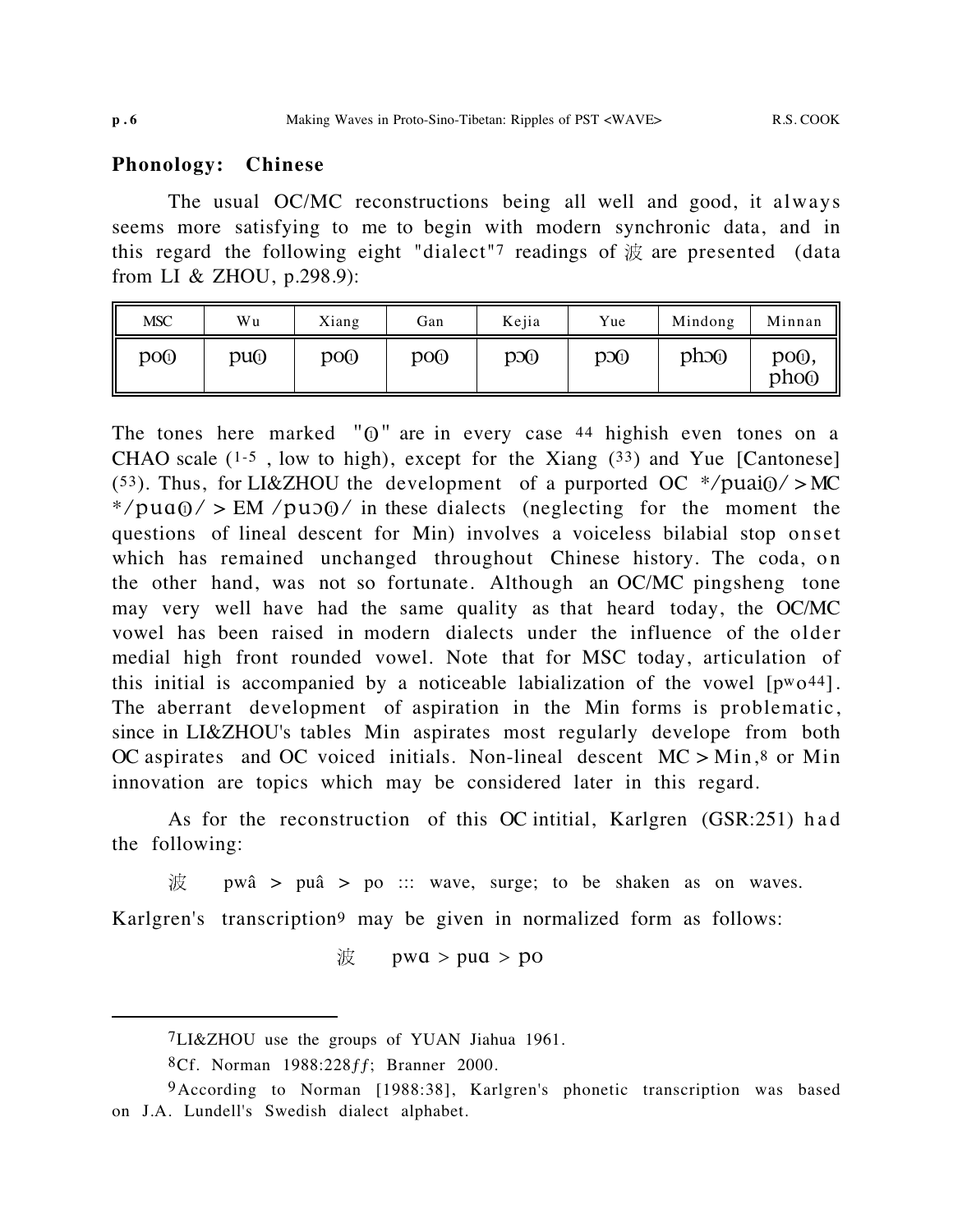His reconstruction posits an OC medial bilabial consonantal on-glide which developed into a full vowel in MC, which reconstruction is slightly different from LI&ZHOU's reconstruction, derived from that of WANG Li. The quality of the MC vowel is not disputed in any of the reconstructions listed in YU Naiyong, though there is disagreement relating to the vocalic status of the medial.

According to LI Fanggui's system (1971:265) this OC word would be

$$
\nexists \mathbf{p} \mathbf{ar} \quad \text{wave} \quad (\mathbf{n}.) \quad \text{Chinese} \quad (\text{Old}) \qquad (\text{LI}, 1971)
$$

where he "provisionally reconstructs" a final \*-r, on the basis of contacts with final  $*$ -n elsewhere (and so, for LI all OC syllables are closed.) Axel Shuessler (1987:40) and William H. Baxter (1992:1049, cf. pp. 291,413), on the other hand, reconstruct here

> 波 **paj** wave (n.) Chinese (Old) (Baxter,1992)

Without yet considering the virtues or differences of these two recontructed final codas, acknowledging the tentative nature of both, we may return for the moment to the reconstructions presented previously, under "The  $\#$  Word Family of 《説文解字》" above. There it was supposed that for the first two groups, an underlying meaning of <skin> might somehow account for the various surface meanings. And yet turning to the third group, beginning with  $\frac{1}{100}$  \*/pwa1/ 'wave, ripple' the meanings seemed more divergent, though perhaps still relating to "surface" phenomena. The pronunciations are more divergent in group 298 as well, its medial bilabial glide being parallel to the 302/306 forms in group 1. We may broadly characterize the overall phonology of all those groups (in accordance with the various reconstructions) in terms of a bilabial stop initial (voiced, voiceless aspirated or plain), a medial glide /j/ or /w/, an open final /a/ and a non-stop tone (all three MC non-stop tones occur in this group). Karlgren (1957) distinguished OC initial voiced aspirates in this series as well, although today this is commonly deprecated by those who would derive MC voiced initial stops from OC voiced initial stops (LI Fanggui, 1971:10ƒƒ).

A question which might naturally arise at this point is whether researchers have identified putative cognates to any of the above OC word family syllables in Sino-Tibetan (ST) languages. In fact, the short answer seems to be "no". First (and this is not unusual), I have found no members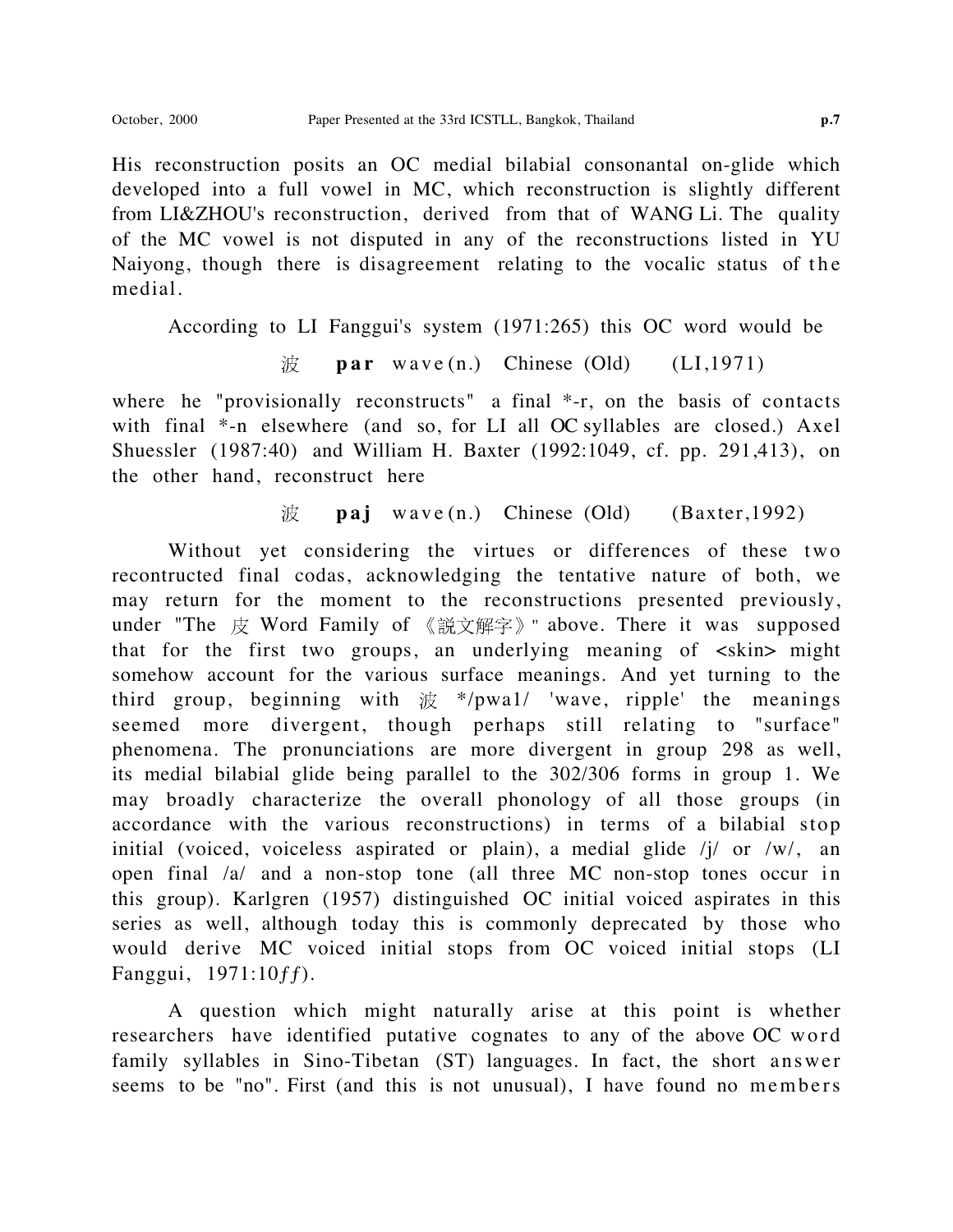of this word family mentioned in connection with cognates in ST languages, not in STC (Benedict 1972), Luce(1981), nor among the works of the usual suspects. Second, looking for parallel constructions in the major branches of Tibeto-Burman (TB), I have as yet found no mention in the literature of anything similar to Sinitic  $\ddot{\text{g}}$  bèi passivization. This  $\ddot{\text{g}}$  problem is looked at in another study in this series. For the present, it seems that with this fuzzy picture of the OC phonology, we might consult the STEDT databases to see what comparative data presents itself, and to what extent such data might prove illuminating of the questions at hand.

# **The Comparative Evidence: WT, Burmese, Lahu**

As mentioned above, it was the binom  $\frac{1}{2}$   $\frac{1}{2}$   $\frac{1}{2}$   $\frac{1}{2}$   $\frac{1}{2}$   $\frac{1}{2}$   $\frac{1}{2}$   $\frac{1}{2}$   $\frac{1}{2}$   $\frac{1}{2}$   $\frac{1}{2}$   $\frac{1}{2}$   $\frac{1}{2}$   $\frac{1}{2}$   $\frac{1}{2}$   $\frac{1}{2}$   $\frac{1}{2}$   $\frac{1}{2}$   $\frac$ wave'] encountered in the 讀若 gloss of a word in my electronic 《説文解字》 *Shuowenjiezi* concordance which set off a series of associations in my mind, some of which I have come to suspect may have been fortuitous, but others of which seem well beyond the realm of coincidence.

Tabulated below are 'wave' polysyllables apparent in STEDT's WT lexical data, and perhaps several of these forms will set off similar associations in the minds of other readers:

# **WT <WAVE> polysyllables**

**dba'** ::: [wave, billow, expression of approval, well done] **dba' klong** ::: [(tumultuous) waves, billow, eddy, whirlpool caused by the waves] dba' klong 'khrug ::: [a large lake] dba' rlabs ::: [waves] dba' rlabs can ma ::: [hill torrent, rapid mountain stream] dba' rlabs skyes ::: [spray, sea foam, scum on water] dba' tshub ::: [surge, roar, turmoil of waves] dpa' rlabs dang bcas pa ::: [ocean, having violent waves] klung 'bab pa  $::$ : [rushing of a hill torrent, flowing of a river] **rba** ::: [waves] **rba klong** ::: [eddy caused by the waves, waves, billow] **rba klongs** ::: [waves, wave, billow] rba rlabs ::: [waves, wave, billow] rba skya ::: [whitish waves] rba thal thal 'ong ::: [waves come flowing past] rdo rje rba rlabs ::: [vajra wave] rdo rje'i rba rlabs ::: [wave of the vajra (yantra yoga concluding exercise)] chu'i **rba** rlabs ::: [wave]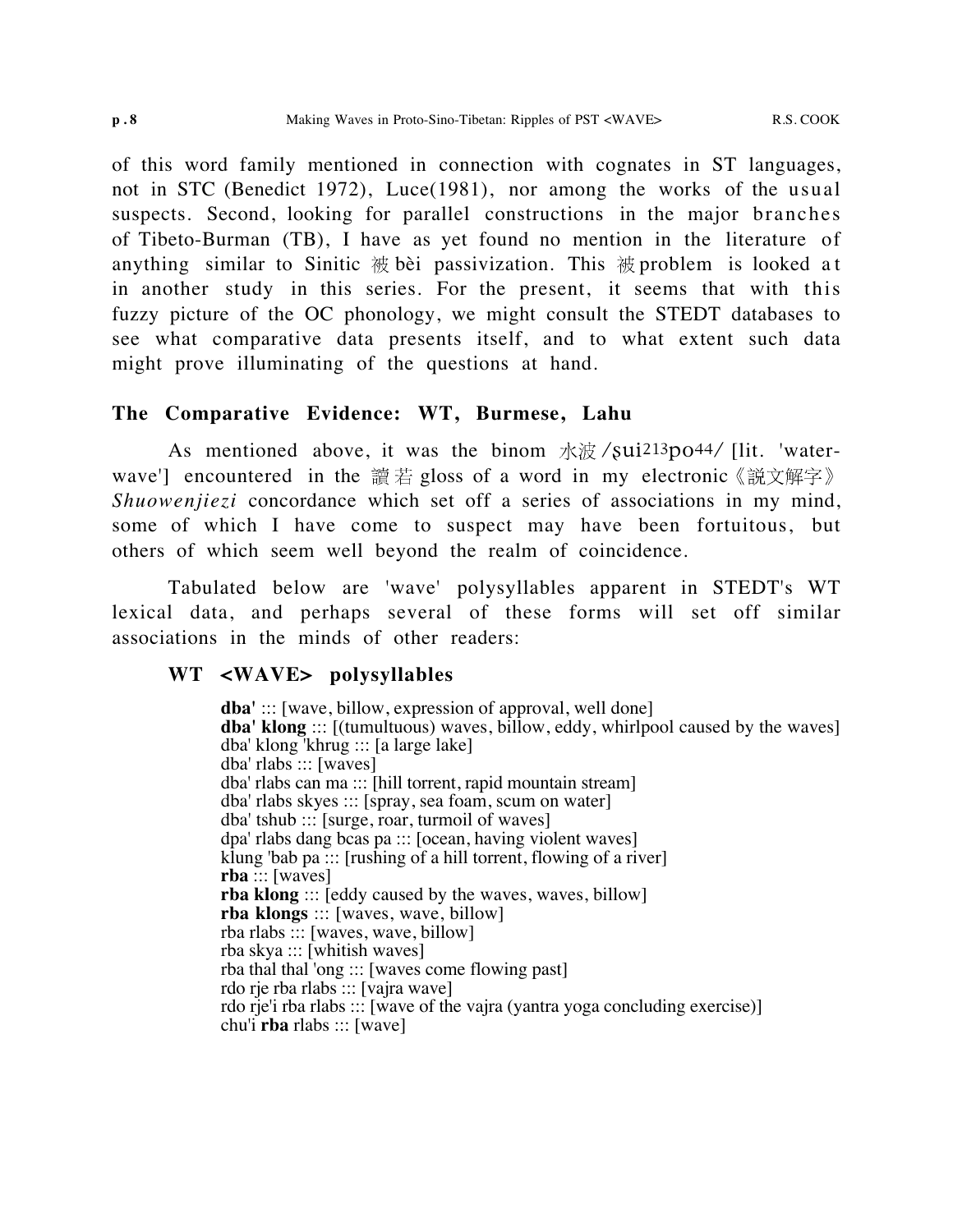It is seen that I have isolated WT 'wave' words and expressions which all contain prefixed /ba/ syllables. The two primary syllables are /dba'/ and /rba/, synonyms meaning 'wave'. The first two syllables of /chu'i rba rlabs/ reminded me of Chinese  $\forall x \notin S$  shui $3$ bo<sup>1</sup>, although STEDT currently etymologizes the 'water' syllables in these two words under different roots (note that the WT form has a genetival suffix, lit. 'water's wave'). Neglecting this point for the moment, what about the second syllable? Compare also the following two Chinese binoms, given here with Karlgren's OC transcription:

> 波浪 pwâ lâng  $(a = [a])$ 波瀾 pwâ glân

Both of these are common modern words for 'wave, billow'; Karlgren glosses each of the three characters in these two binoms as follows (with his  $OC > MC > Mandarin$  pronunciations):

波 pwä > puä > po ::: wave, surge; to be shaken as on waves GS25l; 浪 lâng > lâng > lang ::: name of a river; place name  $GS735k,r;$ 浪 lâng > lâng- > lang ::: excessive, reckless, dissolute  $GS735k(n)$ ; 浪 lâng > lâng- > lang ::: to flow GS735k; Gl. 80; 瀾 glân > lân ~ lân- > lan ::: big wave GS185k; Gl. 278.

If  $\dot{\mathcal{X}}$   $\dot{\mathcal{X}}$  shui<sup>3</sup> b o <sup>1</sup> is not completely satisfying in comparison to WT /chu'i rba/, please compare also  $\ddot{\mathcal{R}} \ddot{\mathcal{R}}$  bo<sup>1</sup>lang<sup>4</sup> and  $\ddot{\mathcal{R}} \ddot{\mathcal{R}}$  bo<sup>1</sup>lan<sup>2</sup> with WT /dba' klong/, /rba klong/, /rba klongs/. Although I will not here venture a guess as to the relation between /klong(s)/ and  $\ddot{m}$  or  $\ddot{\mathcal{R}}$ , it does seem that there may be a relation: might the lack of velar nasal in the reconstructed OC forms of the former somehow relate to the presence or absence of the WT -s suffix?

Casting our net yet further abroad into Lolo-Burmese, compare also the following Lahu 'wave' words, excerpted from the *Electronic Dictionary of Lahu* (Matisoff, 2000).

| 1206      | 929  | bâ                                     | Mpfx       | wave; ripple              |
|-----------|------|----------------------------------------|------------|---------------------------|
| 22999 185 |      | $\delta$ -bâ $(=\hat{n})$              | N          | a wave; ripple            |
| 23003 185 |      | b-bâ=b-bâ-nâ qay ve                    | $Nadv + V$ | come in waves             |
| 1208      | 929  | ğ <del>ì</del> -bâ                     | N          | wave (in water); a ripple |
| 1212      | -929 | ğ <del>i</del> =bâ-nâ                  | N          | wave; ripple              |
| 23000 185 |      | í-kâ?=bâ                               | N          | wave (in water)           |
| 23001 185 |      | $\ddot{g}$ $\dot{f}$ -bâ $(=n\hat{a})$ | N          | wave (in water)           |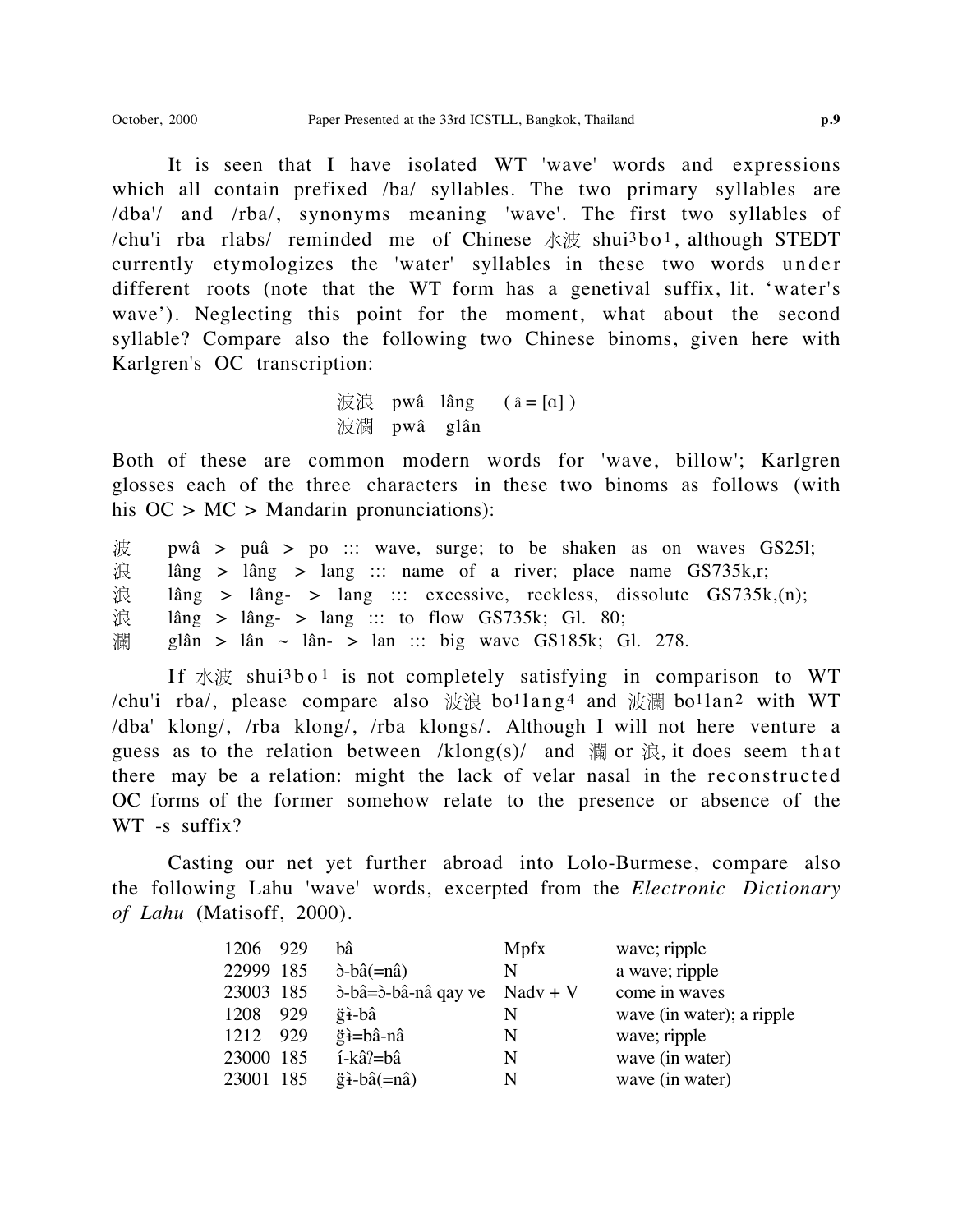The voiced bilabial initials in the above Lahu  $\mathbf{b}\hat{\mathbf{a}}$  forms (54 highfalling tone;.  $\ddot{g}$ **i-bâ**, lit. 'water-wave') fit well with what one would expect from a prenasalized PLB voiced initial.10 As for the final, when one looks to Burmese itself for support, the findings are not entirely in accordance with expectation. The following forms are cited from PKB-WBRD11:

| 3591.81168302 | phui     | bellows <sup>12</sup> (cf. tam-pûi 'a horn', also 'a wave') |
|---------------|----------|-------------------------------------------------------------|
| 3580.81058248 | pûi-cûi- | recklessly                                                  |
| 1524.35363832 | hlûin    | wave, billow                                                |

The WB word  $\tan$ -pûi glossed 'a horn' [i.e. a musical horn], and also 'a wave' is interesting, and these meanings are confirmed in Judson's two dictionaries, and in the Myanmar Language Commission (MLC) dictionary. The first syllable is glossed in MLC (p. 172) as meaning 'limpidity; liquid, water' in certain contexts, and this word is the homophonous syllable in 'horn (musical)', which means 'a stick'. In any event, it is the syllable  $p\hat{u}i$ with which we are more concerned in  $\tan-\pi\hat{u}i$  'wave'. The final of this word has been related by Matisoff to PTB  $*$ - $\partial w$ , which may present a problem if this is to be related to the OC and WT **-a** final.

The WB word  $h\hat{\mathbf{u}}$  in 'wave, billow'<sup>13</sup> may remind us of WT  $\mathbf{klong}(s)$ and Chinese  $\ddot{\mathbb{R}}$  or  $\ddot{\mathbb{R}}$ , though the regularity of these correspondences remains to be demonstrated. If a WB trisyllabic compound such as **tam-put hlûin** 'wave, billow' can be verified (as I only have testimony of the existence of this compound from a single informant), this might also serve to further these suspicions, parallel to other polysyllables seen so far.

12 Cp. WT 'bellows':

'bud 'dung ::: [trumpet, bellows]

- sbid pa ::: [SA sprid pa, bellows, instrument for blowing a fire]
- sbud mchu ::: [tube or iron mouth of a bellows]
- sbud pa ::: [bellows, skin bellows used in blowing the hearth]
- sprid pa ::: [SA sbid pa, bellows, instrument for blowing a fire]
- tho ba spud pa ::: [hammer and bellows]

sbud pa 'bud pa  $::$  [blow the bellows]

<sup>10</sup>Cf. STC, p.22.

<sup>11</sup>This data is here cited from STEDT's electronic version of Paul K. Benedict's *Written Burmese Rhyming Dictionary* (1976), which includes a relational syllable canon. Benedict's source for this data was Judson (1893), against which his cited forms have been verified.

bud pa ::: [bellows]

tho ba sbud pa ::: [hammer and bellows]

<sup>13</sup>Cf. MLC, 1996:465.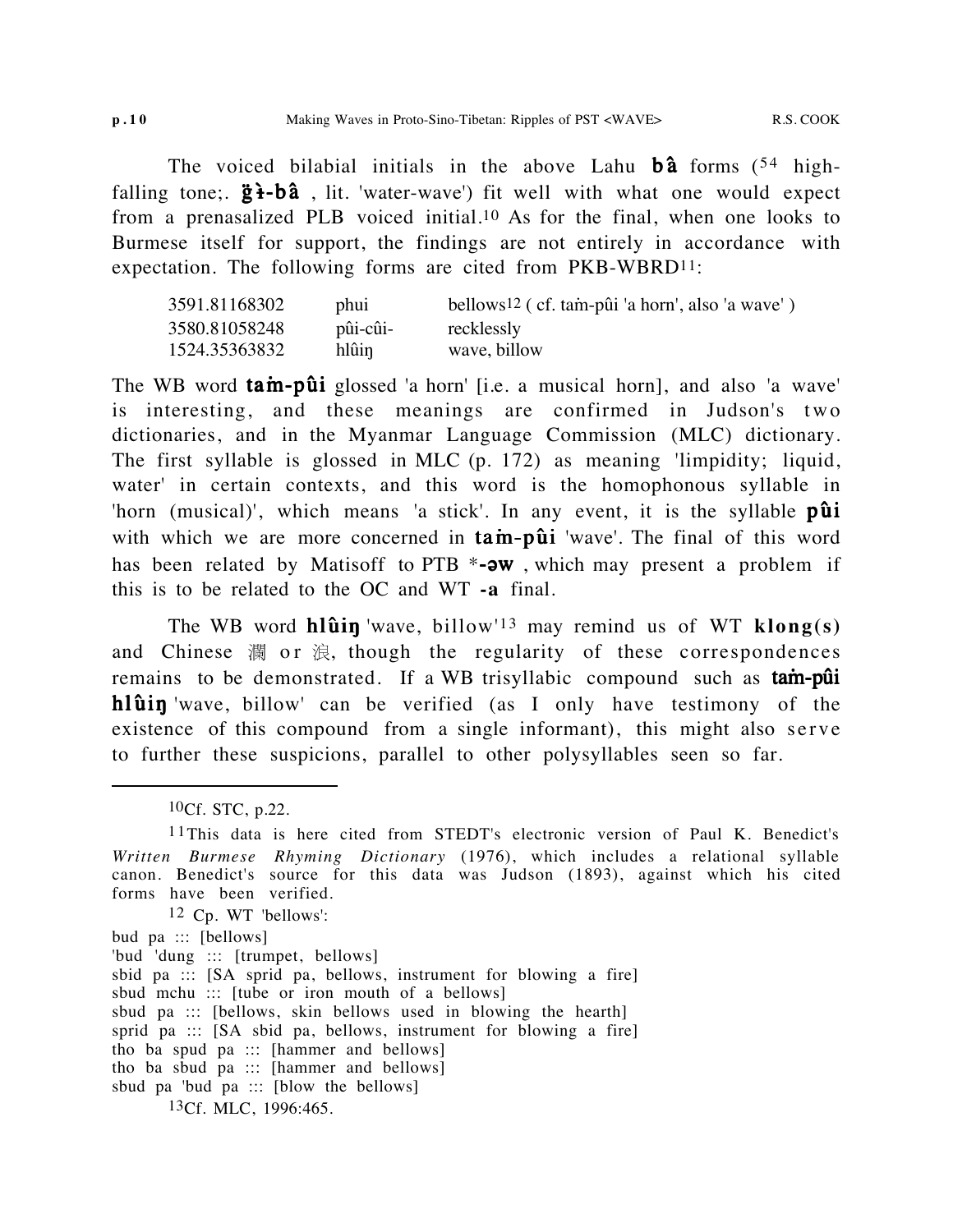# **The STEDT Comparative Data**

The following 109 records from the STEDT databases represent data for the narrow 'wave (in a body of water)' semantic domain, sorted b y Language Group, and sub-sorted by Language Name.14 This data set is presented in its entirety so that the reader may have the experience of looking at a relatively unanalysed data-set. Perusal of this data will reveal that although there are a great many more etymological roots in these 109 records than are treated in the present study, interspersed in these forms are certain syllables which may seem familiar indeed. Such views of such a broad sweep of ST linguistic data always sends chills down my spine ... a feeling such as I imagine astronauts might have looking down upon the earth from outer space. Once the reader has had the opportunity to take in the vista of this data, I will present my extraction of the relevant forms into a postulated cognate set below.

|                                                                               | STEDT Semantic Set: 'wave (in a body of water)' |             |                      |                  |         |             |  |  |  |  |  |  |
|-------------------------------------------------------------------------------|-------------------------------------------------|-------------|----------------------|------------------|---------|-------------|--|--|--|--|--|--|
| Lexical Entry                                                                 | <b>Gloss</b>                                    | G           | <b>Language Name</b> | <b>Citation</b>  | Src ID  | Grp         |  |  |  |  |  |  |
| $\ $ rl+ap                                                                    | wave                                            | $\mathbf n$ | *Sino-Tibetan        | Coblin 86        | 158     | <b>ST</b>   |  |  |  |  |  |  |
| lã-do                                                                         | wave                                            |             | Apatani              | Sun J 93 Tani    |         | <b>TANI</b> |  |  |  |  |  |  |
| $\ $ (ə-si) si-lap                                                            | wave                                            |             | Bengni               | Sun J 93 Tani    |         | <b>TANI</b> |  |  |  |  |  |  |
| $\ $ bu-sar                                                                   | wave                                            |             | Bokar                | Sun J 93 Tani    |         | <b>TANI</b> |  |  |  |  |  |  |
| $\ $ bu çar                                                                   | wave                                            | $\mathbf n$ | Bokar                | Dai 92 TBL       | 0048.24 | <b>TANI</b> |  |  |  |  |  |  |
| $\ $ té-rtshos                                                                | wave                                            |             | Caodeng              | Sun J 97 Cao     |         | <b>TANI</b> |  |  |  |  |  |  |
| $\left  \right $ si-per                                                       | wave                                            |             | Milang               | Tayeng 76 Mil    |         | <b>TANI</b> |  |  |  |  |  |  |
| $\vert$ ma <sup>31</sup> tçi <sup>53</sup> ta <sup>31</sup> kui <sup>55</sup> | wave                                            | n           | Darang Deng          | Dai 92 TBL       | 0048.22 | <b>DENG</b> |  |  |  |  |  |  |
| $\ a\ ^{31}$ ti <sup>55</sup> da <sup>31</sup> kom <sup>55</sup>              | wave                                            | n           | Geman Deng           | Dai 92 TBL       | 0048.23 | <b>DENG</b> |  |  |  |  |  |  |
| ta:-ku:                                                                       | wave                                            |             | Taraon               | Anonymous xx Tar |         | <b>DENG</b> |  |  |  |  |  |  |
| $\parallel$ lyu                                                               | wave (that strikes)<br>the shore)               | $\mathbf n$ | Taraon               | Anonymous xx Tar |         | <b>DENG</b> |  |  |  |  |  |  |

<sup>14</sup> Note that in the table headers,  $G =$  'grammatical function'; English 'wave' verbal glosses have been consciously excluded from this data set. **Grp** (Group, subgrouping) abbreviations are explained in **Appendix 1**.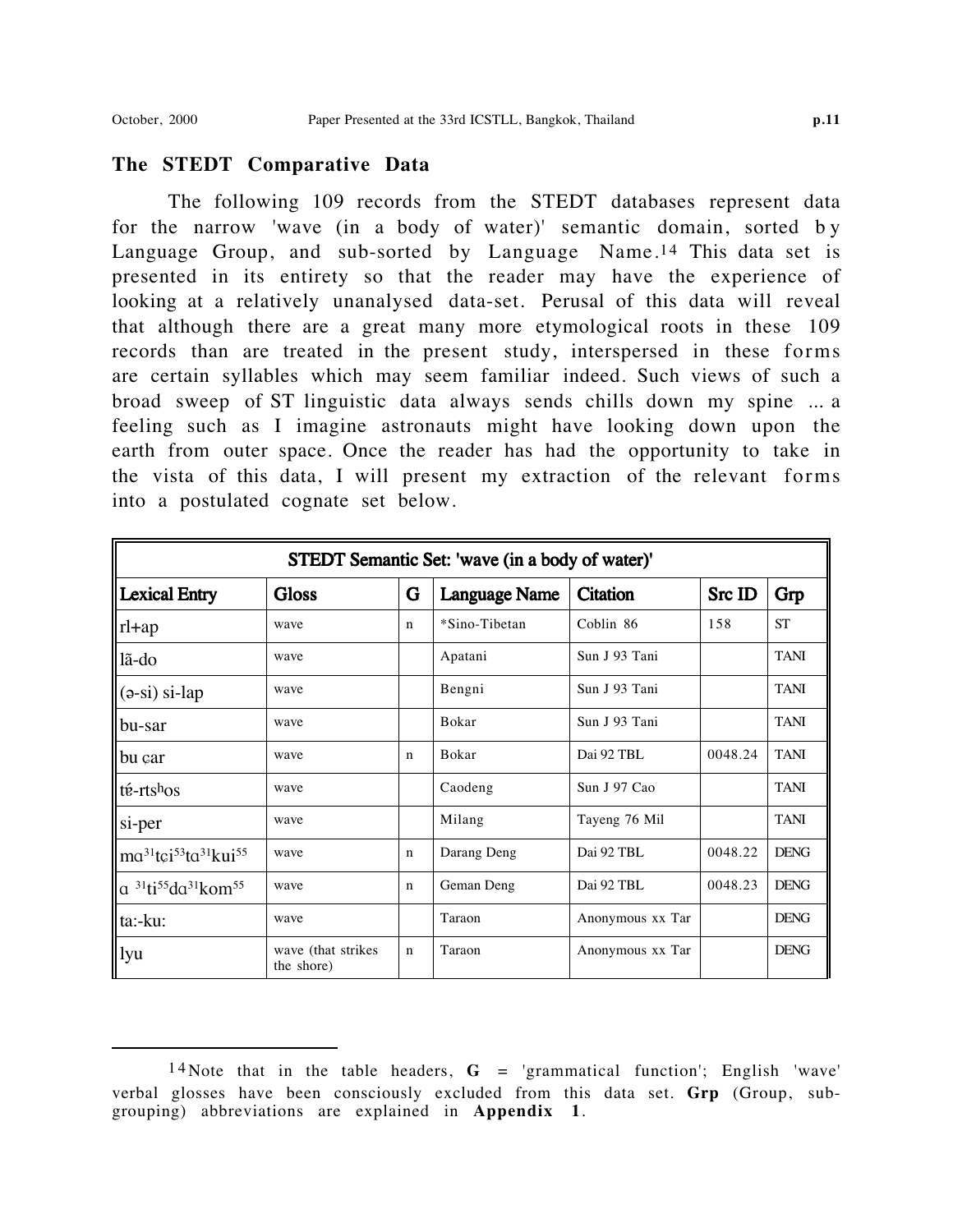|                                        | STEDT Semantic Set: 'wave (in a body of water)'      |             |                           |                       |         |             |  |  |  |  |  |
|----------------------------------------|------------------------------------------------------|-------------|---------------------------|-----------------------|---------|-------------|--|--|--|--|--|
| <b>Lexical Entry</b>                   | <b>Gloss</b>                                         | G           | <b>Language Name</b>      | <b>Citation</b>       | Src ID  | Grp         |  |  |  |  |  |
| buan <sup>22</sup>                     | bubbling, frothing<br>(of liquids, rivers,<br>waves) | n.          | Lai (Haka)                | Van Bik 00 LED        |         | <b>CHIN</b> |  |  |  |  |  |
| ti: let                                | wave (in any large<br>body of water)                 | n.          | Lai (Haka)                | Van Bik 00 LED        |         | <b>CHIN</b> |  |  |  |  |  |
| let                                    | to flip (cf. wave); to<br>translate                  | vi,<br>vt.  | Lai (Haka)                | Van Bik 00 LED        |         | <b>CHIN</b> |  |  |  |  |  |
| tu:i <sup>1</sup> hual <sup>2</sup>    | wave                                                 |             | Tiddim                    | Bhaskararao 96<br>CDB | 1844    | <b>CHIN</b> |  |  |  |  |  |
| phaw                                   | wave                                                 |             | Tangkhul                  | Bhat 69 TNV           | 100     | <b>NAGA</b> |  |  |  |  |  |
| osa                                    | wave                                                 |             | Bodo                      | Bhat 68 Boro          |         | BG          |  |  |  |  |  |
| dəytún                                 | wave                                                 |             | Bodo                      | Bhat 68 Boro          |         | <b>BG</b>   |  |  |  |  |  |
| dəy∘haw                                | wave                                                 |             | Bodo                      | Bhat 68 Boro          |         | ΒG          |  |  |  |  |  |
| $m$ $\circ$ k $\circ$ w pa $\circ$ plí | wave                                                 |             | Bodo                      | Bhat 68 Boro          |         | BG          |  |  |  |  |  |
| stököl tī                              | wave                                                 | $\mathbf n$ | Kanauri                   | Bailey 11             |         | WH          |  |  |  |  |  |
| nŭm-hón                                | a wave (in water)                                    | n           | Lepcha                    | Mainwaring 98         | p.373   | <b>LEP</b>  |  |  |  |  |  |
| tshi <sup>53</sup> lap <sup>53</sup>   | wave                                                 | $\mathbf n$ | Cuona Menba<br>Dai 92 TBL |                       | 0048.06 | TBC         |  |  |  |  |  |
| com pa                                 | wave                                                 | n           | Motuo Menba               | Dai 92 TBL            | 0048.07 | <b>TBC</b>  |  |  |  |  |  |
| $2a^2$ lon <sup>2</sup>                | wave                                                 |             | Manang (Gyaru)            | Nagano 84 Man         | 284     | <b>TGTM</b> |  |  |  |  |  |
| <sup>3</sup> ?alon                     | wave                                                 |             | Manang (Prakaa)           | Hoshi 84              | 0615b   | <b>TGTM</b> |  |  |  |  |  |
| <sup>1</sup> kyu $\frac{3}{2}$ alon    | wave                                                 |             | Manang (Prakaa)           | Hoshi 84              | 0615a   | TGTM        |  |  |  |  |  |
| syon ki pah khar                       | wave                                                 |             | Tamang (Sahu)             | Taylor 72 TmVo        | 5.75    | <b>TGTM</b> |  |  |  |  |  |
| ll tahr                                | wave                                                 |             | Thakali (Tukche)          | Hari 71a ThVo         |         | TGTM        |  |  |  |  |  |
| tch <sub>a</sub> rlap                  | wave                                                 | n           | Tibetan (Alike)           | Dai 92 TBL            | 0048.05 | <b>TIB</b>  |  |  |  |  |  |
| $ba^{13}lau^{253}$                     | wave                                                 | $\mathbf n$ | Tibetan (Batang)          | Dai 92 TBL            | 0048.03 | TIB         |  |  |  |  |  |
| $\ p3^{13} $ ap <sup>52</sup>          | wave                                                 | n           | Tibetan (Lhasa)           | Dai 92 TBL            | 0048.02 | TIB         |  |  |  |  |  |
| rba rlabs                              | wave                                                 | n           | Tibetan (Written)         | Dai 92 TBL            | 0048.01 | <b>TIB</b>  |  |  |  |  |  |
| dba'-klon                              | wave, billow                                         | n           | Tibetan (Written)         | Jäschke 81            | p.386   | TIB         |  |  |  |  |  |
| rba-klon                               | wave, billow                                         | n           | Tibetan (Written)         | Jäschke 81            | p.386   | TIB         |  |  |  |  |  |
| rba-rlábs                              | wave, billow                                         | n           | Tibetan (Written)         | Jäschke 81            | p.386   | TIB         |  |  |  |  |  |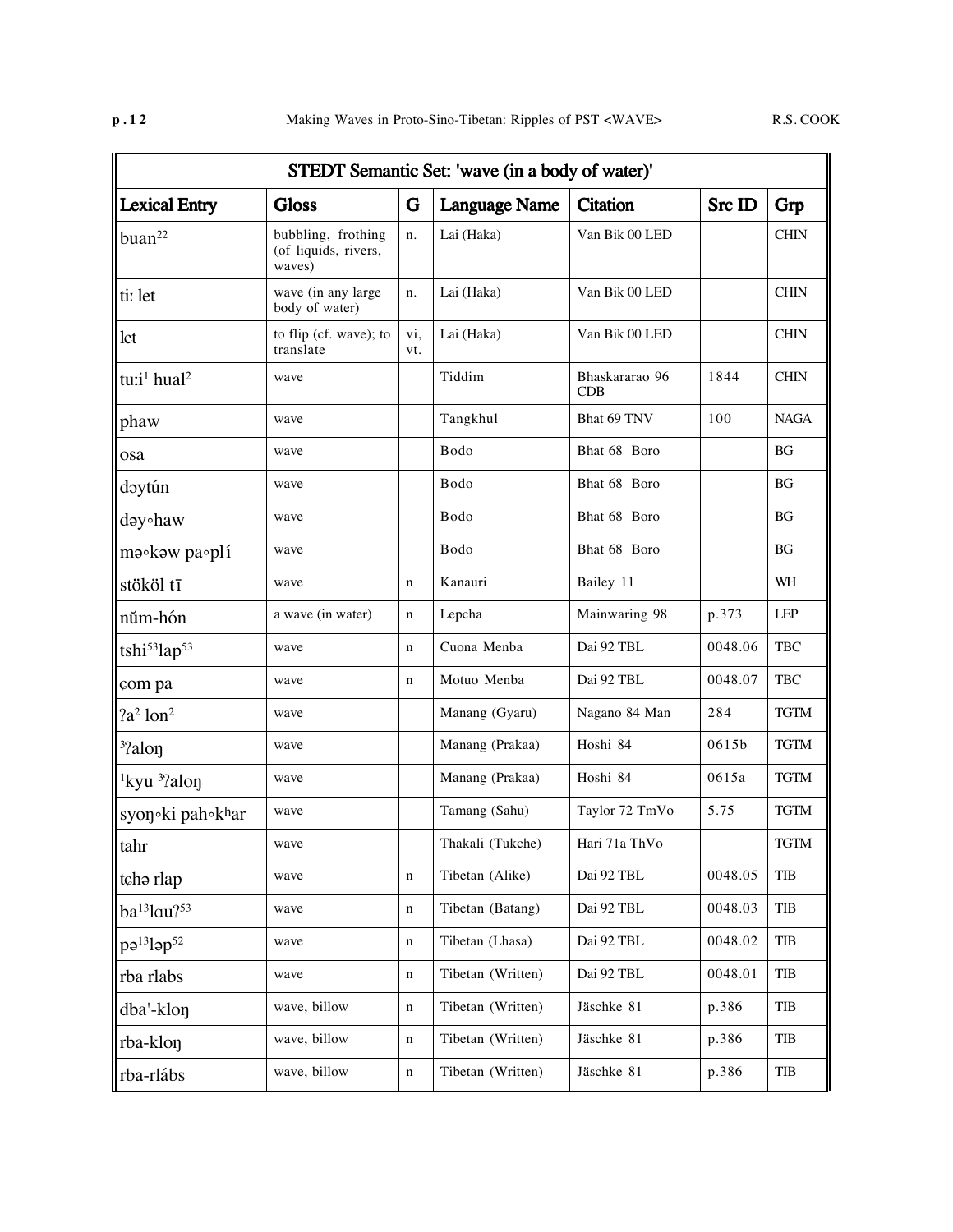|                                                          | STEDT Semantic Set: 'wave (in a body of water)' |   |                         |                  |                   |          |  |  |  |  |  |  |
|----------------------------------------------------------|-------------------------------------------------|---|-------------------------|------------------|-------------------|----------|--|--|--|--|--|--|
| <b>Lexical Entry</b>                                     | <b>Gloss</b>                                    | G | <b>Language Name</b>    | <b>Citation</b>  | Src ID            | Grp      |  |  |  |  |  |  |
| rba-skya                                                 | whitish waves                                   | n | Tibetan (Written)       | Jäschke 81       | p.386             | TIB      |  |  |  |  |  |  |
| dba'-t'súb                                               | surge, roar, turmoil<br>of waves                | n | Tibetan (Written)       | Jäschke 81       | p.386             | TIB      |  |  |  |  |  |  |
| rba-klons                                                | waves                                           | n | Tibetan (Written)       | Das 1902         | p.935             | TIB      |  |  |  |  |  |  |
| wa lep                                                   | wave                                            | n | Tibetan (Xiahe)         | Dai 92 TBL       | 0048.04           | TIB      |  |  |  |  |  |  |
| ph <sub>E</sub> oll <sub>En</sub>                        | wave, current,<br>school of small<br>fish       |   | Limbu                   | Driem 87 Lim     |                   | E        |  |  |  |  |  |  |
| $b$ ju <sup>1</sup>                                      | wave                                            | n | Tangut                  | LIN 00 PC        | S <sub>4069</sub> | X        |  |  |  |  |  |  |
| pa <sup>1</sup>                                          | wave                                            | n | Tangut                  | LIN 00 PC        | S4921             | X        |  |  |  |  |  |  |
| zjı:r <sup>2</sup> -bju <sup>1</sup> -tchia <sup>1</sup> | water-wave-foam<br>(or froth)                   | n | Tangut                  | LIN 00 PC        |                   | X        |  |  |  |  |  |  |
| $bin1$ pa <sup>1</sup>                                   | wave                                            | n | Tangut                  | LIN 00 PC        |                   | X        |  |  |  |  |  |  |
| yrə rdav                                                 | wave                                            | n | Daofu                   | Dai 92 TBL       | 0048.12           | Q        |  |  |  |  |  |  |
| tfh $e^{55}$ t $e^{55}$                                  | wave                                            | n | Dai 92 TBL<br>Guiqiong  |                  | 0048.16           | Q        |  |  |  |  |  |  |
| ba <sup>33</sup> le <sup>53</sup>                        | wave                                            | n | Muya                    | Dai 92 TBL       | 0048.15           | Q        |  |  |  |  |  |  |
| tfa <sup>55</sup> fpa <sup>55</sup>                      | wave                                            | n | Pumi (Lanping)          | Dai 92 TBL       | 0048.09           | Q        |  |  |  |  |  |  |
| tsa cye                                                  | wave                                            | n | Qiang (Mawo)            | Dai 92 TBL       | 0048.08           | Q        |  |  |  |  |  |  |
| $3i^{13}rd30^{55}$                                       | wave                                            | n | Queyu (Xinlong)         | Dai 92 TBL       | 0048.13           | Q        |  |  |  |  |  |  |
| dze <sup>33</sup> te <sup>33</sup> nbu <sup>53</sup>     | wave                                            | n | Shixing                 | Dai 92 TBL       | 0048.17           | Q        |  |  |  |  |  |  |
| $tx^{33}$ gto <sup>55</sup>                              | wave                                            | n | Zhaba                   | Dai 92 TBL       | 0048.14           | Q        |  |  |  |  |  |  |
| ∥t∫ə lwek                                                | wave                                            | n | rGyalrong<br>(Maerkang) | Dai 92 TBL       | 0048.11           | RG       |  |  |  |  |  |  |
| ts slun                                                  | wave                                            | n | rGyalrong<br>(Maerkang) | Dai 92 TBL       | 0048.11           | RG       |  |  |  |  |  |  |
| kəwān                                                    | go in circular<br>waves                         |   | Jingpho                 | Matisoff 74 TJLB | 246               | $\rm JG$ |  |  |  |  |  |  |
| kha $3^{31}$ len $3^{1}$                                 | wave                                            | n | Jingpho                 | Dai 92 TBL       | 0048.19           | JG       |  |  |  |  |  |  |
| kha $3^{31}$ len $3^{1}$                                 | a wave (in water)                               | n | Jingpho                 | Dai 83 Jin       | p.228             | JG       |  |  |  |  |  |  |
| tcin <sup>31</sup> klo <sup>755</sup>                    | wave                                            | n | Dulong                  | Dai 92 TBL       | 0048.20           | NG       |  |  |  |  |  |  |
| tchi <sup>31</sup> tsha <sup>55</sup>                    | wave                                            | n | Nung                    | Dai 92 TBL       | 0048.21           | NG       |  |  |  |  |  |  |
| $4a$ <sup>55</sup>                                       | wave                                            | n | Burmese (Rangoon)       | Dai 92 TBL       | 0048.27           | BM       |  |  |  |  |  |  |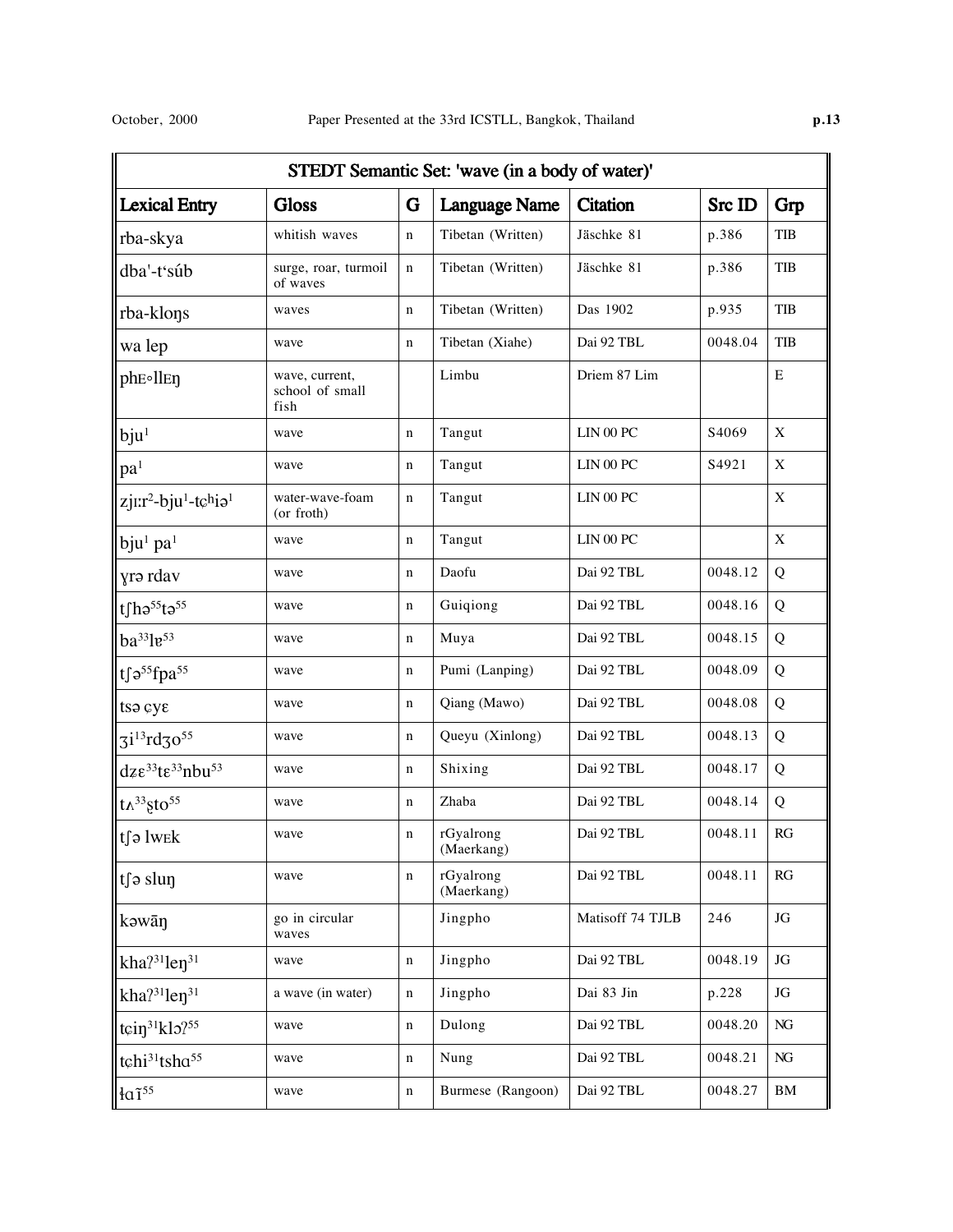|                                                       | STEDT Semantic Set: 'wave (in a body of water)'          |              |                      |                  |                         |               |  |  |  |  |  |  |
|-------------------------------------------------------|----------------------------------------------------------|--------------|----------------------|------------------|-------------------------|---------------|--|--|--|--|--|--|
| <b>Lexical Entry</b>                                  | <b>Gloss</b>                                             | G            | <b>Language Name</b> | <b>Citation</b>  | Src ID                  | Grp           |  |  |  |  |  |  |
| $hlon^3$                                              | wave                                                     | n            | Burmese (Written)    | Dai 92 TBL       | 0048.26                 | BM            |  |  |  |  |  |  |
| hlûin                                                 | wave, billow                                             | n            | Burmese (Written)    | Benedict 76 WBur | 1524.35<br>363832       | BM            |  |  |  |  |  |  |
| phui                                                  | bellows (cf. tam-<br>pûi 'a horn', also 'a<br>wave')     |              | Burmese (Written)    | Benedict 76 WBur | 3591.81<br>168302       | BM            |  |  |  |  |  |  |
| tam-pûi                                               | a horn; a wave (cp.<br>yoke)                             | n            | Burmese (Written)    | Benedict 76 WBur | 4097.81<br>168302       | <b>BM</b>     |  |  |  |  |  |  |
| tam-pûi                                               | a horn (musical<br>instrument); a<br>wave, billow, hlûin | n            | Burmese (Written)    | Judson 93        | 4097.81<br>BM<br>168302 |               |  |  |  |  |  |  |
| vui <sup>51</sup> kjun <sup>51</sup>                  | wave                                                     | $\mathbf n$  | Zaiwa                | Dai 92 TBL       | 0048.30                 | <b>BM</b>     |  |  |  |  |  |  |
| guei <sup>53</sup> lan <sup>35</sup> ts <sup>31</sup> | wave                                                     | n            | Namuyi               | Dai 92 TBL       | 0048.46                 | YI            |  |  |  |  |  |  |
| $\epsilon$ u $\sigma$ <sup>31</sup>                   | wave                                                     | n            | Nusu                 | Dai 92 TBL       | 0048.34                 | LO-N          |  |  |  |  |  |  |
| $zi^{33}$ tsi $55$                                    | wave                                                     | n            | Yi (Nanhua)          | Dai 92 TBL       | 0048.37                 | LO-N          |  |  |  |  |  |  |
| $\gamma u^{55}la^{21}ba^{21}$                         | wave                                                     | n            | Yi (Weishan)         | Dai 92 TBL       | 0048.36                 | LO-N          |  |  |  |  |  |  |
| $j$ <sup>11</sup> ts <sup>55</sup>                    | wave                                                     | n            | Yi (Wuding)          | Dai 92 TBL       | 0048.38                 | LO-N          |  |  |  |  |  |  |
| $\frac{z}{3}$ <sup>33</sup> mbo <sup>33</sup>         | wave                                                     | n            | Yi (Xide)            | Dai 92 TBL       | 0048.35                 | LO-N          |  |  |  |  |  |  |
| <sub>5</sub> -chu                                     | roll of fat; wave,<br>ripple; wave                       |              | Lahu                 | Matisoff 87 BP   | 168                     | $_{\rm LO-C}$ |  |  |  |  |  |  |
| ò-chu=bâ-nâ                                           | roll of fat; wave,<br>ripple; wave                       |              | Lahu                 | Matisoff 87 BP   | 168                     | LO-C          |  |  |  |  |  |  |
| $\delta$ -bâ $(=\hat{\text{na}})$                     | roll of fat; wave,<br>ripple; wave                       |              | Lahu                 | Matisoff 87 BP   | 168                     | $LO-C$        |  |  |  |  |  |  |
| yì=bâ-nâ                                              | roll of fat; wave,<br>ripple; wave                       |              | Lahu                 | Matisoff 87 BP   | 168                     | LO-C          |  |  |  |  |  |  |
| bâ                                                    | wave; ripple                                             | $\mathbf n$  | Lahu                 | Matisoff 88 DL   | p929                    | $_{\rm LO-C}$ |  |  |  |  |  |  |
| $\delta$ -bâ $(=\n $ nâ)                              | wave; ripple                                             | $\mathbf n$  | Lahu                 | Matisoff 88 DL   | p929                    | $_{\rm LO-C}$ |  |  |  |  |  |  |
| ò-bâ=ò-bâ-nâ qay<br>ve                                | come in waves                                            | $\mathbf{V}$ | Lahu                 | Matisoff 88 DL   | p929                    | $_{\rm LO-C}$ |  |  |  |  |  |  |
| ğ <del>ì</del> -bâ                                    | wave (in water)                                          | n            | Lahu                 | Matisoff 88 DL   | p929                    | $_{\rm LO-C}$ |  |  |  |  |  |  |
| ğì=bâ-nâ                                              | wave; ripple                                             | n            | Lahu                 | Matisoff 88 DL   | p929                    | $_{\rm LO-C}$ |  |  |  |  |  |  |
| ğ <del>ì</del> -bâ                                    | a wave; a ripple                                         | n            | Lahu                 | Matisoff 88 DL   | p929                    | $_{\rm LO-C}$ |  |  |  |  |  |  |
| í-kâ?=bâ                                              | wave (in water)                                          | n            | Lahu                 | Matisoff 88 DL   | p929                    | $_{\rm LO-C}$ |  |  |  |  |  |  |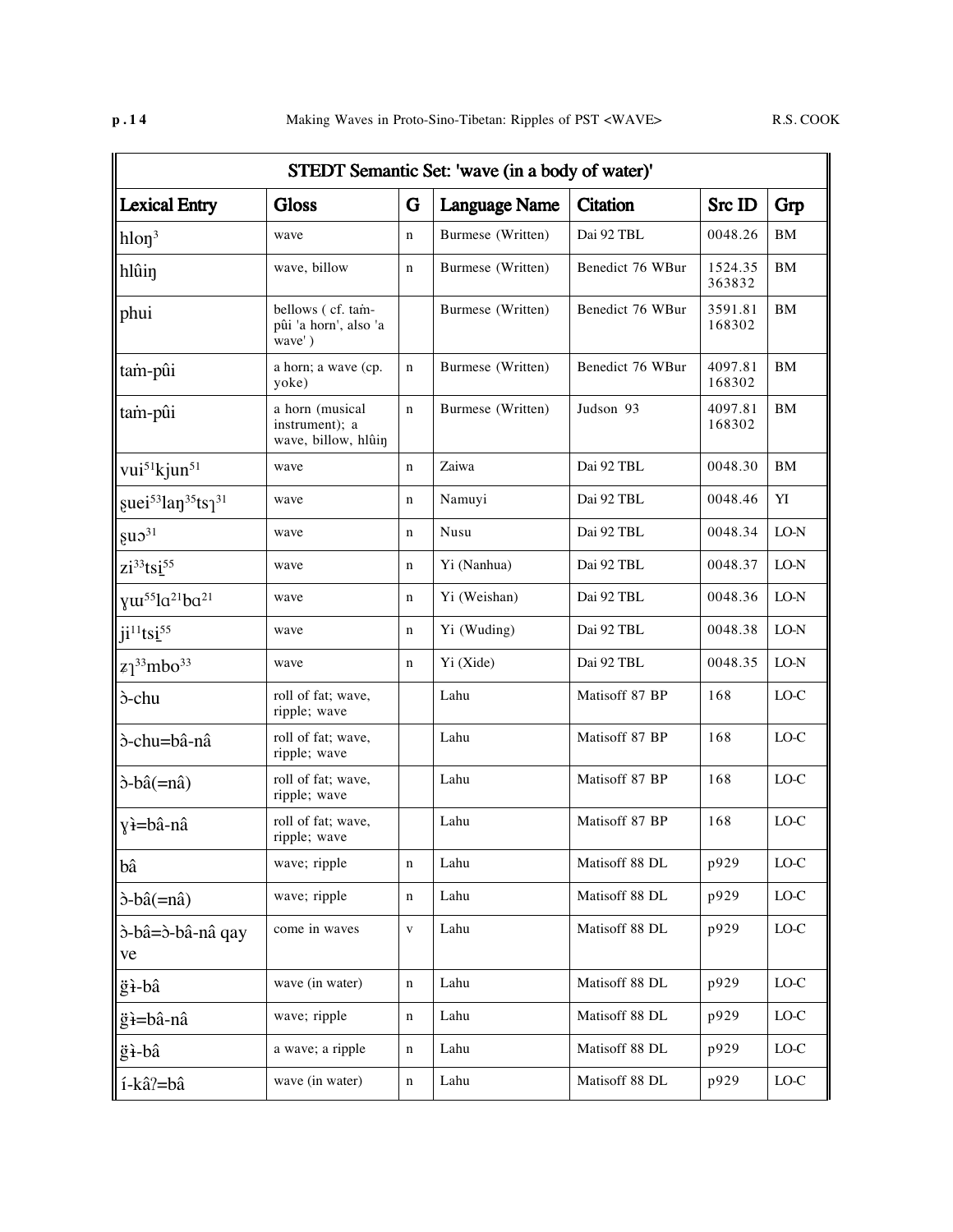|                                                                                                             | STEDT Semantic Set: 'wave (in a body of water)' |             |                      |                 |          |            |  |  |  |  |  |  |
|-------------------------------------------------------------------------------------------------------------|-------------------------------------------------|-------------|----------------------|-----------------|----------|------------|--|--|--|--|--|--|
| <b>Lexical Entry</b>                                                                                        | <b>Gloss</b>                                    | G           | <b>Language Name</b> | <b>Citation</b> | Src ID   | Grp        |  |  |  |  |  |  |
| $\ddot{g}$ $\ddot{f}$ -bâ $(=n\hat{a})$                                                                     | wave (in water)                                 | $\mathbf n$ | Lahu                 | Matisoff 88 DL  | p929     | $LO-C$     |  |  |  |  |  |  |
| yw <sup>31</sup> ba <sup>53</sup>                                                                           | wave                                            | n           | Lahu (Lancang)       | Dai 92 TBL      | 0048.43  | $LO-C$     |  |  |  |  |  |  |
| $e^{33}$ l $e^{31}$ mi $^{31}$                                                                              | wave                                            | n           | Lisu                 | Dai 92 TBL      | 0048.40  | $LO-C$     |  |  |  |  |  |  |
| ji <sup>33</sup> læ? <sup>21</sup> me? <sup>21</sup>                                                        | wave; tide                                      |             | Lisu (Northern)      | Bradley 94 Lisu |          | $LO-C$     |  |  |  |  |  |  |
| $j$ i <sup>33</sup> tho <sup>33</sup>                                                                       | wave and tide                                   |             | Lisu (Northern)      | Bradley 94 Lisu |          | $LO-C$     |  |  |  |  |  |  |
| $ j^{33}tsi^{55}$                                                                                           | great wave; raging<br>billow; tide              |             | Lisu (Northern)      | Bradley 94 Lisu |          | LO-C       |  |  |  |  |  |  |
| ji <sup>33</sup> tsi <sup>55</sup> ku <sup>33</sup> thu <sup>21</sup>                                       | rolling waves                                   |             | Lisu (Northern)      | Bradley 94 Lisu |          | LO-C       |  |  |  |  |  |  |
| ji <sup>33</sup> tsi <sup>55</sup> ku <sup>33</sup> thu <sup>21</sup><br>ku <sup>33</sup> thu <sup>21</sup> | billows; whitecaps<br>surging; waves            |             | Lisu (Northern)      | Bradley 94 Lisu |          | LO-C       |  |  |  |  |  |  |
| $dzi^{33}da^{21}$                                                                                           | wave                                            | $\mathbf n$ | Naxi                 | Dai 92 TBL      | 0048.45  | $LO-C$     |  |  |  |  |  |  |
| 233lp <sup>11</sup> tłz <sup>44</sup> mp <sup>33</sup>                                                      | wave                                            | $\mathbf n$ | Yi (Sani)            | Dai 92 TBL      | 0048.39  | LO-C       |  |  |  |  |  |  |
| $\text{m}^{55}\text{d}^{55}$                                                                                | wave                                            | n           | Hani (Lüchun)        | Dai 92 TBL      | 0048.41  | $LO-S$     |  |  |  |  |  |  |
| $\text{m}^{55}$ tho <sup>33</sup>                                                                           | wave                                            | $\mathbf n$ | Hani (Mojiang)       | Dai 92 TBL      | 0048.42  | LO-S       |  |  |  |  |  |  |
| pa <sup>33</sup> tcy <sup>33</sup> ji <sup>44</sup> no <sup>44</sup>                                        | wave                                            | $\mathbf n$ | Jinuo                | Dai 92 TBL      | 0048.44  | JNO        |  |  |  |  |  |  |
| $15^3$ po <sup>1</sup>                                                                                      | wave                                            |             | Bwe (Western)        | Luce 85         | E.10     | <b>KAR</b> |  |  |  |  |  |  |
| thi $l\bar{\epsilon}$                                                                                       | wave                                            | $\mathbf n$ | Pa-O                 | Solnit 89 PaO   |          | <b>KAR</b> |  |  |  |  |  |  |
| $l\breve{\sigma}$ <sup>o</sup> po <sup>1</sup>                                                              | wave                                            |             | Paku                 | Luce 85         | E.10     | <b>KAR</b> |  |  |  |  |  |  |
| $l\breve{\sigma}$ <sup>2</sup>                                                                              | wave                                            |             | Pho (Delta)          | Luce 85         | E.10     | <b>KAR</b> |  |  |  |  |  |  |
| $l\breve{\sigma}$ <sup>5</sup>                                                                              | wave                                            |             | Pho (Tenasserim)     | Luce 85         | E.10     | <b>KAR</b> |  |  |  |  |  |  |
| $\mathsf{R}^3$                                                                                              | wave                                            |             | Sgaw                 | Luce 85         | E.10     | <b>KAR</b> |  |  |  |  |  |  |
| 1 <sup>3</sup> p <sup>55</sup>                                                                              | wave (in the ocean)                             | $\mathbf n$ | Sgaw (Bassein)       | Matisoff 00 FM  | 0048.50  | <b>KAR</b> |  |  |  |  |  |  |
| $po^{55}no^{42}$                                                                                            | wave                                            | n           | Bai                  | Dai 92 TBL      | 0048.48  | BAI        |  |  |  |  |  |  |
| paj                                                                                                         | wave                                            | n           | Chinese (Old)        | Baxter 92       | 1049     | OC         |  |  |  |  |  |  |
| pwâ/puâ                                                                                                     | wave / surge; be<br>shaken as on waves          |             | Chinese (Old/Mid)    | Karlgren 57 ANK | 251      | OC         |  |  |  |  |  |  |
| glân/lân(-)                                                                                                 | wave (big)                                      | n           | Chinese (Old/Mid)    | Karlgren 57 ANK | 185k     | OC         |  |  |  |  |  |  |
| d'âd/d'âi-                                                                                                  | wave                                            | n           | Chinese (Old/Mid)    | Karlgren 57 ANK | $317f-g$ | OC         |  |  |  |  |  |  |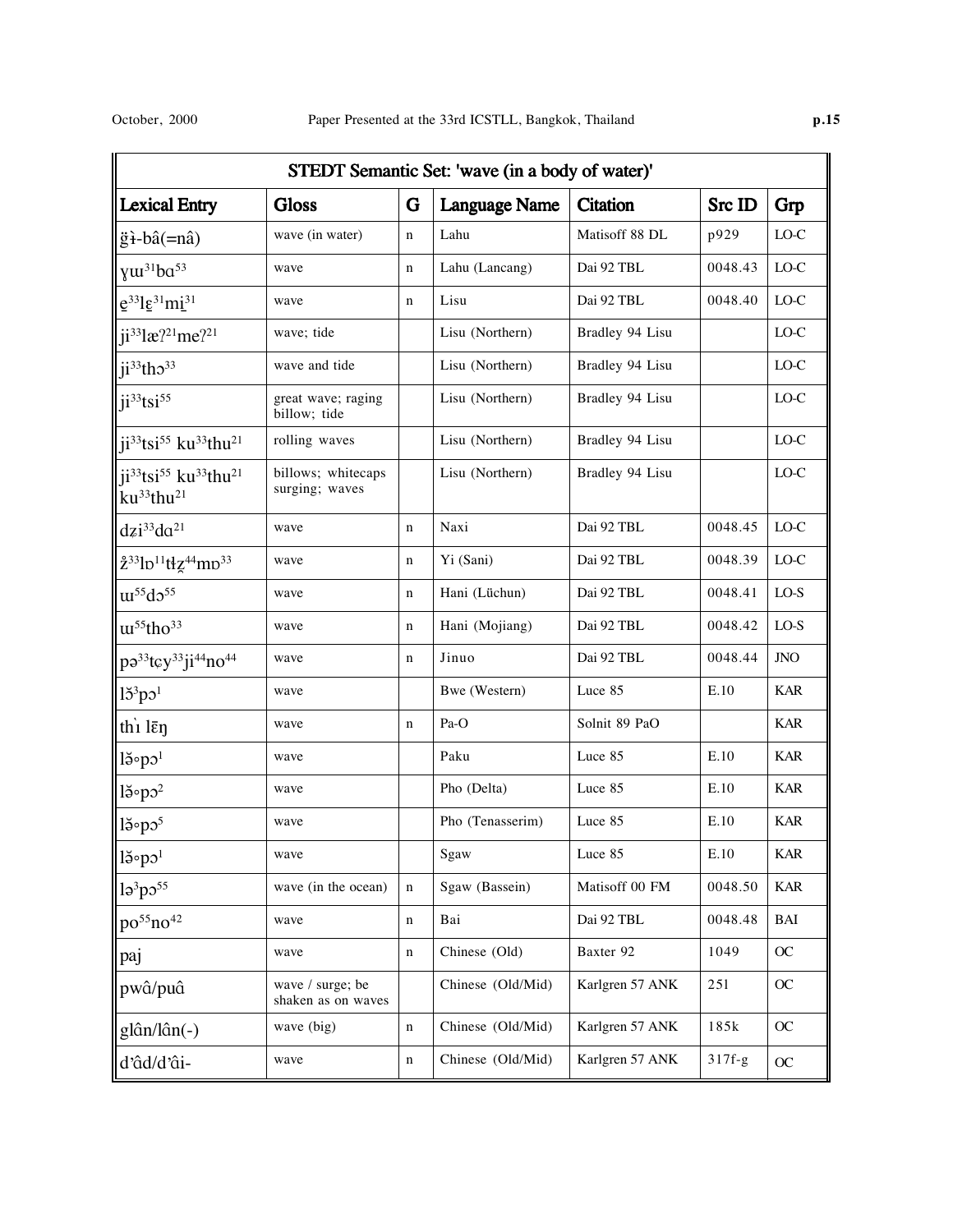The above four OC forms conclude the STEDT Semantic Set for 'wave (in a body of water)'. We may now commence with exhibition of the proposed Cognate Set of 51 records extracted from the above Semantic Set.

|                                                          | STEDT Cognate Set #3583: PST *(P)-ba <wave (in="" a="" body="" of="" water)=""></wave>                                                                                                                                                |             |                   |                           |         |             |
|----------------------------------------------------------|---------------------------------------------------------------------------------------------------------------------------------------------------------------------------------------------------------------------------------------|-------------|-------------------|---------------------------|---------|-------------|
| Reflex                                                   | <b>Gloss</b>                                                                                                                                                                                                                          | G           | Language          | <b>Citation</b>           | Src ID  | Grp         |
| bu-sar                                                   | wave                                                                                                                                                                                                                                  |             | Bokar             | Sun J 93 Tani             |         | <b>TANI</b> |
| bu çar                                                   | wave                                                                                                                                                                                                                                  | n           | Bokar             | Dai 92 TBL                | 0048.24 | <b>TANI</b> |
| si-per                                                   | wave                                                                                                                                                                                                                                  |             | Milang            | Tayeng 76 Mil             |         | <b>TANI</b> |
| buan <sup>22</sup>                                       | bubbling, frothing (of<br>liquids, rivers, waves)                                                                                                                                                                                     | $\mathbf n$ | Lai (Haka)        | Van Bik 00 LED            |         | <b>CHIN</b> |
| phaw                                                     | wave                                                                                                                                                                                                                                  |             | Tangkhul          | Bhat 69 TNV               | 100     | <b>NAGA</b> |
| $m$ $\circ$ k $\circ$ w pa $\circ$ plí                   | wave                                                                                                                                                                                                                                  |             | Bodo              | Bhat 68 Boro              |         | <b>BG</b>   |
| syon ki <b>pah</b> khar                                  | wave                                                                                                                                                                                                                                  |             | Tamang (Sahu)     | Taylor 72 TmVo            | 5.75    | <b>TGTM</b> |
| $ba^{13}$ lau $?^{53}$                                   | wave                                                                                                                                                                                                                                  | n           | Tibetan (Batang)  | Dai 92 TBL                | 0048.03 | TIB         |
| $p$ ə <sup>13</sup> ləp <sup>52</sup>                    | wave                                                                                                                                                                                                                                  | n           | Tibetan (Lhasa)   | Dai 92 TBL                | 0048.02 | TIB         |
| rba rlabs                                                | wave                                                                                                                                                                                                                                  | $\mathbf n$ | Tibetan (Written) | Dai 92 TBL                | 0048.01 | TIB         |
| dba'-klon                                                | wave, billow                                                                                                                                                                                                                          | $\mathbf n$ | Tibetan (Written) | Jäschke 81                | p.386   | TIB         |
| rba-klon                                                 | wave, billow                                                                                                                                                                                                                          | n           | Tibetan (Written) | Jäschke 81                | p.386   | <b>TIB</b>  |
| rba-rlábs                                                | wave, billow                                                                                                                                                                                                                          | $\mathbf n$ | Tibetan (Written) | Jäschke 81                | p.386   | TIB         |
| rba-skya                                                 | whitish waves                                                                                                                                                                                                                         | $\mathbf n$ | Tibetan (Written) | Jäschke 81                | p.386   | TIB         |
| dba'-t'súb                                               | surge, roar, turmoil of<br>waves                                                                                                                                                                                                      | $\mathbf n$ | Tibetan (Written) | Jäschke 81                | p.386   | TIB         |
| dba'-byi                                                 | water-rat?                                                                                                                                                                                                                            | $\mathbf n$ | Tibetan (Written) | Jäschke 81                | p.386   | TIB         |
| rba-klons                                                | waves                                                                                                                                                                                                                                 | $\mathbf n$ | Tibetan (Written) | Das 1902                  | p.935   | TIB         |
| wa lep                                                   | wave                                                                                                                                                                                                                                  | n           | Tibetan (Xiahe)   | Dai 92 TBL                | 0048.04 | <b>TIB</b>  |
| $\ $ pheollen                                            | wave, current, school of<br>small fish                                                                                                                                                                                                |             | Limbu             | Driem 87 Lim              |         | E           |
| bju <sup>1</sup>                                         | wave                                                                                                                                                                                                                                  | $\mathbf n$ | Tangut (Xi Xia)   | $\rm LIN$ 00 $\rm PC$     | S4069   | X           |
| pa <sup>1</sup>                                          | wave (b <chinese)< td=""><td><math>\mathbf n</math></td><td>Tangut</td><td><math display="inline">\rm LIN</math>00<math display="inline">\rm PC</math></td><td>S4921</td><td><math display="inline">\mathbf X</math></td></chinese)<> | $\mathbf n$ | Tangut            | $\rm LIN$ 00 $\rm PC$     | S4921   | $\mathbf X$ |
| zjı:r <sup>2</sup> -bju <sup>1</sup> -tchia <sup>1</sup> | water-wave-foam (or froth)                                                                                                                                                                                                            | n           | Tangut (Xi Xia)   | ${\rm LIN}$ 00 ${\rm PC}$ |         | $\mathbf X$ |
| $\vert$ bju <sup>1</sup> pa <sup>1</sup>                 | wave                                                                                                                                                                                                                                  | $\mathbf n$ | Tangut (Xi Xia)   | $\rm LIN$ 00 $\rm PC$     |         | $\mathbf X$ |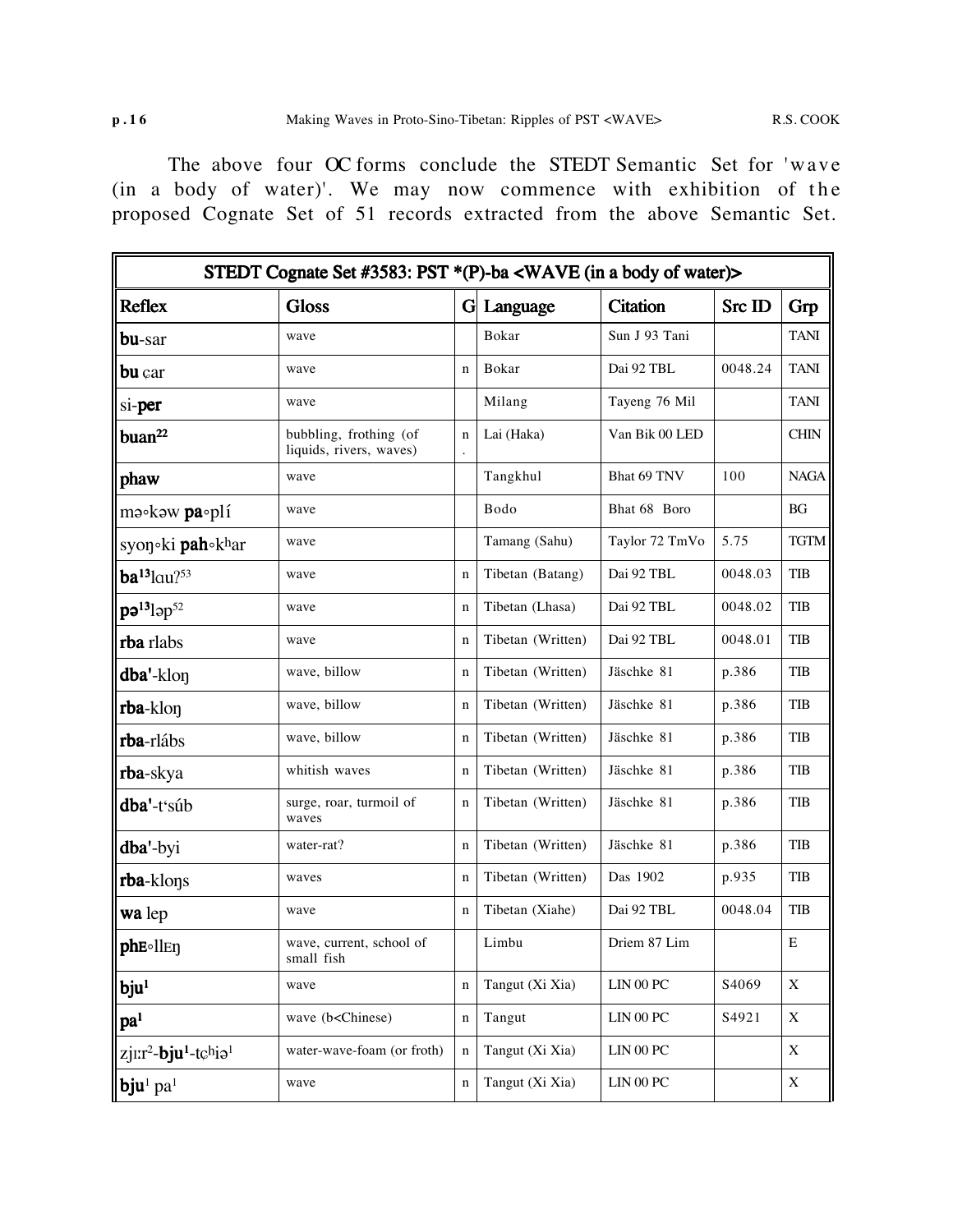|                                                                | STEDT Cognate Set #3583: PST *(P)-ba <wave (in="" a="" body="" of="" water)=""></wave> |              |                   |                                   |                   |               |
|----------------------------------------------------------------|----------------------------------------------------------------------------------------|--------------|-------------------|-----------------------------------|-------------------|---------------|
| <b>Reflex</b>                                                  | <b>Gloss</b>                                                                           | G            | Language          | <b>Citation</b>                   | Src ID            | Grp           |
| $ba^{33}$ $1e^{53}$                                            | wave                                                                                   | $\mathbf n$  | Muya              | Dai 92 TBL                        | 0048.15           | Q             |
| tf $\mathfrak{so}^{\text{55}}$ fpa <sup>55</sup>               | wave                                                                                   | $\mathbf n$  | Pumi (Lanping)    | Dai 92 TBL                        | 0048.09           | Q             |
| $dz\varepsilon^{33}t\varepsilon^{33}nbu^{53}$                  | wave                                                                                   | $\mathbf n$  | Shixing           | Dai 92 TBL                        | 0048.17           | Q             |
| tam-pûi                                                        | a wave, billow, hlûin; a<br>horn (musical instrument);<br>(cp. yoke)                   | $\mathbf n$  | Burmese (Written) | Judson 93.<br>Benedict 76<br>WBur | 4097.81<br>168302 | $\mathbf{BM}$ |
| yw <sup>55</sup> la <sup>21</sup> ba <sup>21</sup>             | wave                                                                                   | $\mathbf n$  | Yi (Weishan)      | Dai 92 TBL                        | 0048.36           | $LO-N$        |
| $z_1^{33}$ mbo <sup>33</sup>                                   | wave                                                                                   | $\mathbf n$  | Yi (Xide)         | Dai 92 TBL                        | 0048.35           | $LO-N$        |
| ò-chu=bâ-nâ                                                    | roll of fat; wave, ripple;<br>wave                                                     |              | Lahu              | Matisoff 87 BP                    | 168               | $_{\rm LO-C}$ |
| $\delta$ - <b>bâ</b> $(=n\hat{a})$                             | roll of fat; wave, ripple;<br>wave                                                     |              | Lahu              | Matisoff 87 BP                    | 168               | $_{\rm LO-C}$ |
| y <del>ì</del> = <b>bâ</b> -nâ                                 | roll of fat; wave, ripple;<br>wave                                                     |              | Lahu              | Matisoff 87 BP                    | 168               | $_{\rm LO-C}$ |
| bâ                                                             | wave; ripple                                                                           | $\mathbf n$  | Lahu              | Matisoff 88 DL                    | p929              | $_{\rm LO-C}$ |
| $\delta$ - <b>bâ</b> $(=\hat{n})$                              | wave; ripple                                                                           | $\mathbf n$  | Lahu              | Matisoff 88 DL                    | p929              | $_{\rm LO-C}$ |
| ò- <b>bâ</b> =ò- <b>bâ</b> -nâ qay ve                          | come in waves                                                                          | $\mathbf{V}$ | Lahu              | Matisoff 88 DL                    | p929              | $_{\rm LO-C}$ |
| ğì-bâ                                                          | wave (in water)                                                                        | $\mathbf n$  | Lahu              | Matisoff 88 DL                    | p929              | $_{\rm LO-C}$ |
| ğ <del>i</del> =bâ-nâ                                          | wave; ripple                                                                           | $\mathbf n$  | Lahu              | Matisoff 88 DL                    | p929              | $_{\rm LO-C}$ |
| ğ <del>ì</del> -bâ                                             | a wave; a ripple                                                                       | $\mathbf n$  | Lahu              | Matisoff 88 DL                    | p929              | $_{\rm LO-C}$ |
| í-kâ?=bâ                                                       | wave (in water)                                                                        | $\mathbf n$  | Lahu              | Matisoff 88 DL                    | p929              | $_{\rm LO-C}$ |
| $\ddot{g}$ i-bâ(=nâ)                                           | wave (in water)                                                                        | $\mathbf n$  | Lahu              | Matisoff 88 DL                    | p929              | $_{\rm LO-C}$ |
| $\sqrt{\gamma}$ <sup>31</sup> ba <sup>53</sup>                 | wave                                                                                   | n            | Lahu (Lancang)    | Dai 92 TBL                        | 0048.43           | $_{\rm LO-C}$ |
| $ p9^{33}$ tcy <sup>33</sup> ji <sup>44</sup> no <sup>44</sup> | wave                                                                                   | $\mathbf n$  | Jinuo             | Dai 92 TBL                        | 0048.44           | $JNO$         |
| $l53$ po <sup>1</sup>                                          | wave                                                                                   |              | Bwe (Western)     | Luce 85                           | E.10              | <b>KAR</b>    |
| $ $ ါခိ∘ $\mathbf{p}$ ၁ $^1$                                   | wave                                                                                   |              | Paku              | Luce 85                           | E.10              | <b>KAR</b>    |
| $l\breve{\eth}^\circ p\sigma^2$                                | wave                                                                                   |              | Pho (Delta)       | Luce 85                           | E.10              | <b>KAR</b>    |
| $l\breve{\sigma}$ <sup>5</sup>                                 | wave                                                                                   |              | Pho (Tenasserim)  | Luce 85                           | E.10              | <b>KAR</b>    |
| $l$                                                            | wave                                                                                   |              | Sgaw              | Luce 85                           | E.10              | <b>KAR</b>    |
| lə <sup>3</sup> pə <sup>55</sup>                               | wave (in the ocean)                                                                    | $\mathbf n$  | Sgaw (Bassein)    | Matisoff 00 FM                    | 0048.50           | <b>KAR</b>    |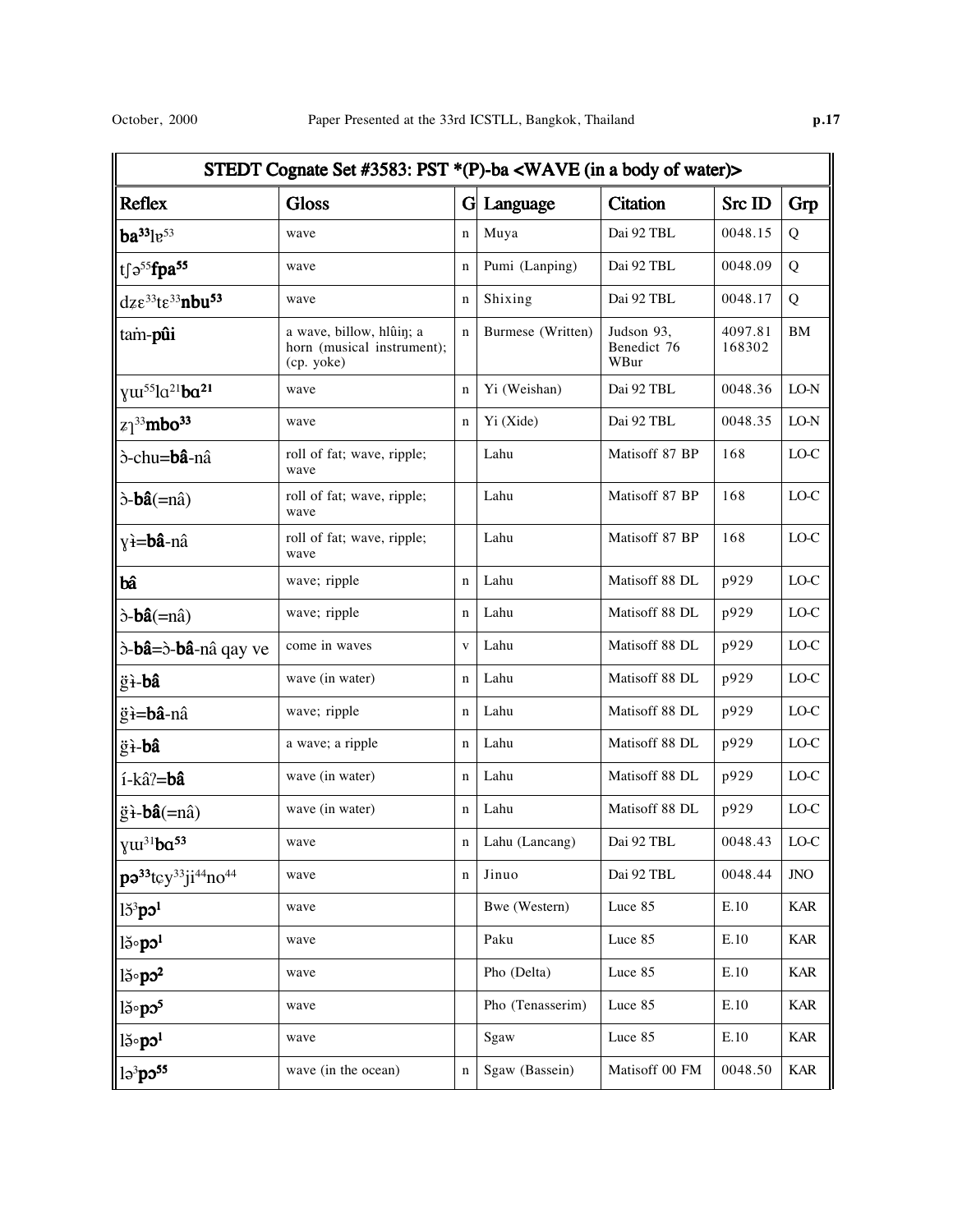|                                        | STEDT Cognate Set #3583: PST *(P)-ba <wave (in="" a="" body="" of="" water)=""></wave> |   |                      |                    |         |            |  |  |  |
|----------------------------------------|----------------------------------------------------------------------------------------|---|----------------------|--------------------|---------|------------|--|--|--|
| $\ $ Reflex                            | <b>Gloss</b>                                                                           |   | Language             | <b>Citation</b>    | Src ID  | Grp        |  |  |  |
| $\ $ po <sup>55</sup> no <sup>42</sup> | wave                                                                                   | n | Bai                  | Dai 92 TBL         | 0048.48 | <b>BAI</b> |  |  |  |
| $\ $ paj                               | wave                                                                                   | n | Chinese (Old)        | Baxter 92          | 1049    | OC         |  |  |  |
| ∥pwâ/puâ                               | wave / surge; be shaken as<br>on waves                                                 |   | Chinese<br>(Old/Mid) | Karlgren 57<br>ANK | 251     | OC         |  |  |  |

#### **Etymon Assessment**

Having exhibited above the 51 forms in this proposed Cognate Set, a few words must be said with regard to some of its members. First, several of the forms included here present problems in terms of the sound laws which have been proposed up to the present. In particular I am thinking of the finals of the Burmese forms mentioned above, which are included in this Cognate Set only for the sake of discussion, and not because I a m convinced that they are in fact cognate syllables (see above, p. 10).

More to the point, however, are several of the Qiangic and Northern-Loloish forms, bearing evidence of prefixation/pre-nasalization:

| $\ $ t∫ə <sup>55</sup> <b>fpa<sup>55</sup></b>                    | wave | n | Pumi (Lanping) | Dai 92 TBL | 0048.09 |        |
|-------------------------------------------------------------------|------|---|----------------|------------|---------|--------|
| $\ $ dz $\varepsilon^{33}$ t $\varepsilon^{33}$ nbu <sup>53</sup> | wave | n | Shixing        | Dai 92 TBL | 0048.17 |        |
| $\ z\ ^{33}$ mbo <sup>33</sup>                                    | wave | n | Yi (Xide)      | Dai 92 TBL | 0048.35 | $LO-N$ |

Such prefixation fits in nicely with what is known of the origin of Lahu voiced initials, and has parallels in the WT variants **rba** and **dba'**. It is only possible to speculate on etymologies of these prefixal elements, and if forced to guess, I would suggest that some forms suggest that this may b e a reduction of a <WATER> morpheme. In any event, this prefixal element is written \*(P)- indicating that it is apparently not attested e.g. in Chinese, and so optional.  $*(P)$ -ba is reconstructed here, although it seems possible that voicing is progressively assimilated from the prefix, i.e.  $*(B)$ -pa.

Several of the other syllables in these compounds present the possibility of future refinement of the reconstruction of another <WAVE > root, that proposed by Coblin (1986, listed first in the Semantic Set above). Other of the bulging, sesqui- and mono-syllables in the above Semantic Set present opportunities for future reconstruction.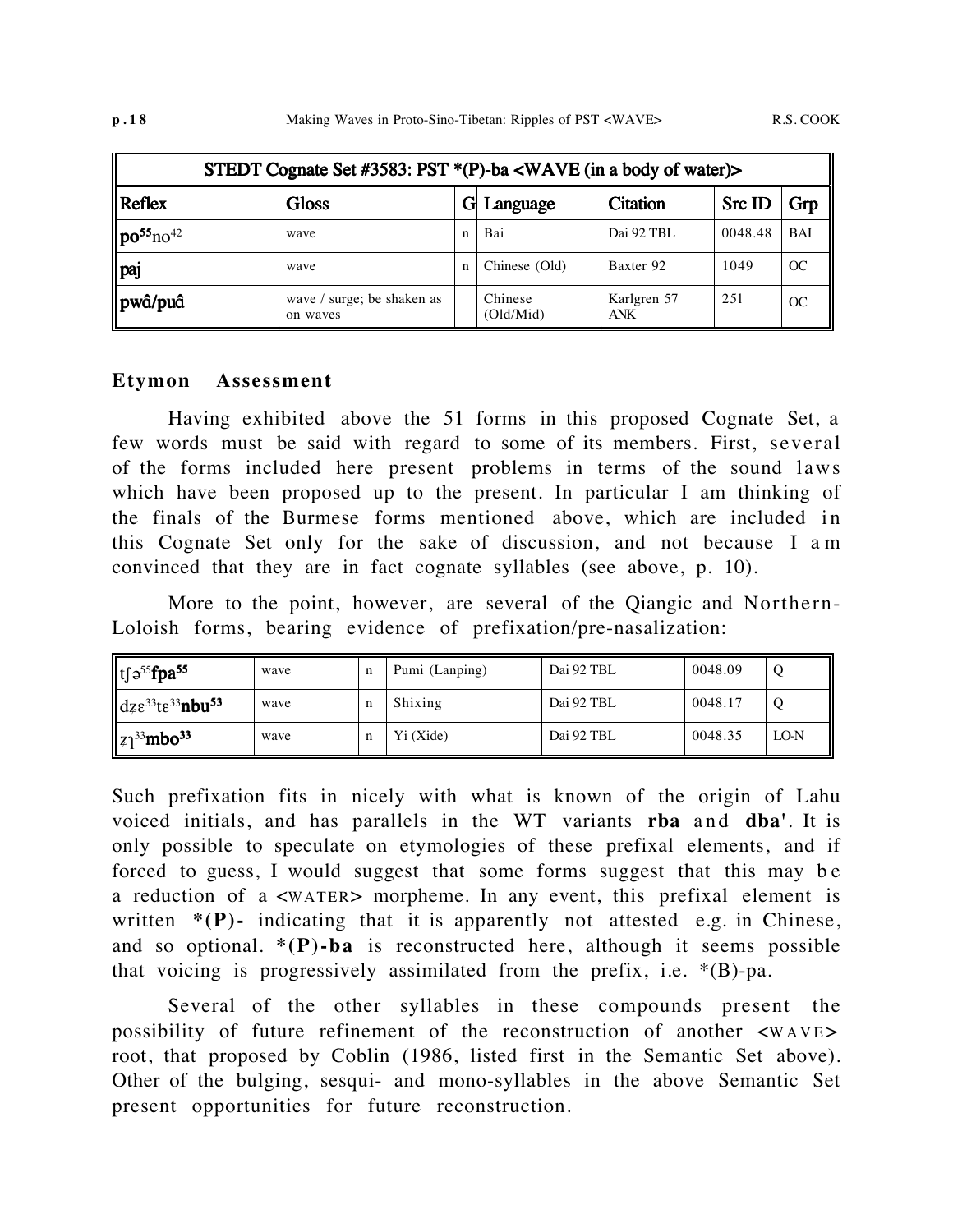# **Conclusions**

The stock of ST roots solidly attested in so many daughter languages is rather limited. Many of the languages considered here are spoken by hill tribes with little recent acquaintance with large bodies of water. As in Lahu, 'wave' words may only survive in extended usages [e.g. "waves/ ripples of (body) fat"]. As salient waves are primarily phenomena of large bodies of water (the ocean, large lakes or rivers), this root suggests early strong association of the PST people with such large bodies of water (e.g. that they may have been fishermen). Thus, further widespread cognate sets may be identifiable within the  $\langle WATER \rangle$  semantic domain.

Three strengths of this approach to reconstruction may be emphasized:

- Phonological: simple OC syllable;
- Semantic: concrete natural object;
- Syntactic: cognate polysyllables in the daughter languages.

Satisfying phonological reconstruction cannot be done without reference to morphosyntax. Though one may perhaps arrive at a general picture of the proto- and later sound systems by working only with monosyllables, the syllables themselves cannot be meaningfully reconstructed in isolation from one another. When one examines polysyllabic compounds in the relevant languages, the protean boundaries of the mono-, bulging, sesqui-, and polysyllables come to life. Etymologized polysyllables may even eventually be employed for subgrouping purposes, when sufficient good data has been assembled.

# **Acknowledgements**

I would like thank Prof. James Alan Matisoff for his love of Sino-Tibetan linguistics, for his kind research suggestions, and most of all for the opportunity to work with this priceless data.

This research was supported in part by grants from:

• The National Science Foundation (NSF), Division of Behavioral & Cognitive Sciences, Linguistics, Grant Nos. BNS-86-17726, BNS-90-11918, DBS-92- 09481, FD-95-11034 and SBR-9808952;

• The National Endowment for the Humanities (NEH), Preservation and Access, Grant Nos. RT-20789-87, RT-21203-90, RT-21420-92, PA-22843- 96 and PA-23353-99.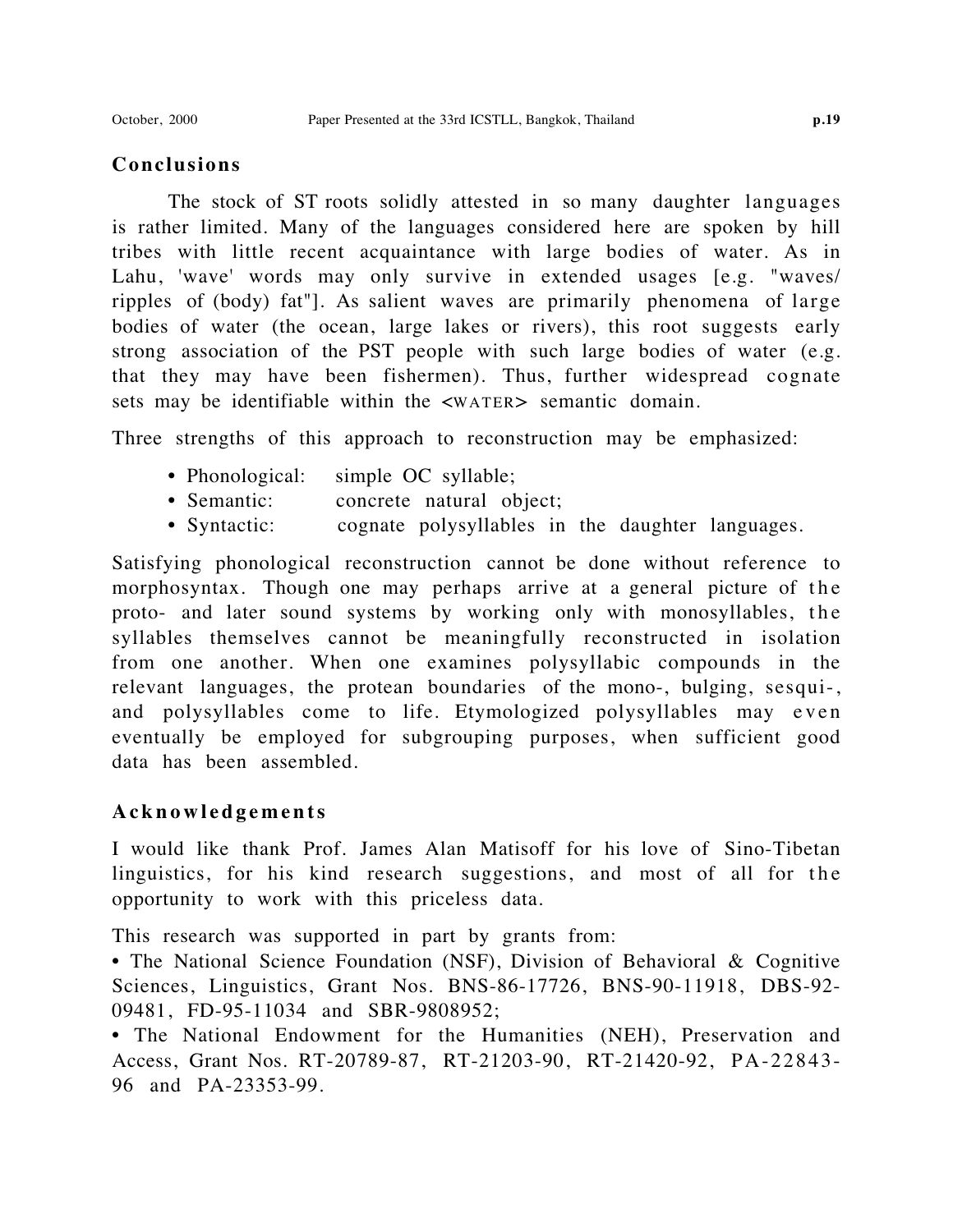**References** (selected; see Appendix 2 for STEDT Data Citations)

#### **BAXTER,William H.**

**1992**. *A handbook of Old Chinese phonology*.(Trends in linguistics: studies and monographs, 64). Berlin, New York: Mouton de Gruyter.

#### **BRANNER, David Prager**

2000 Problems in comparative Chinese dialectology: the classification of the Miin and Hakka. Mouton de Gruyter: Berlin, NY. UCB Main Stack PL1510; .B73 2000

#### **BENEDICT, Paul K.**

**1972** *Sino-Tibetan A Conspectus (STC)***,** Contributing editor James A Matisoff. Princeton-Cambridge Studies in Chinese Linguistics. Cambridge: Cambridge University Press. ISBN 0 521 08175 0

#### **BEYER, Stephan V.**

**1992** *The CLASSICAL TIBETAN Language.* New York: State University of New York Press. ISBN: 0 7914-1099-4.

#### **COOK, Richard S.**

**1995** *The Etymology of Chinese* 辰 *Chén.* 《'辰'字的原始義》。Monograph Volume of the Biannual Journal *Linguistics of the Tibeto-Burman Area*, James A. Matisoff, editor. (LTBA, Volume 18.2, 278pp., including abstract, end notes, indices, editor's preface, and cumulative LTBA index.

#### **DUAN Yucai** 段玉裁

1815 《説文解字注》。Shuowen Jiezi - Zhu.〔漢〕許慎著〔清〕段玉裁注。 上海古籍出 版社,1989. ISBN 7-5325-0487-5/H.6. [Oing rescension of the Classic Eastern Han Lexicon.]

#### **JÄSCHKE, Heinrich August**

**1883** *Tibetan Grammar.* Bibliotheca Indo-Buddhica No. 60. India: Sri Satguru Publications. Reprinted 1989. ISBN: 81-7030-187-4.

**1881** *A Tibetan-English dictionary, with special reference to the prevailing dialects.* London: Routledge and Kegan Paul. Reprinted, Delhi: Motilal Banarsidass, 1995. ISBN: 81-208-0321-3.

#### **KARLGREN, Bernhard**

**2000** *Grammata Serica Recensa Electronica.* A complete electronic version of Karlgren's classic text, including full color electronic images of the original text, with fully searchable indices and relational syllable canon. Prepared for the STEDT Project by Richard S. Cook, in association with Tor Ulving and Ferenc Tafferner. Berkeley:University of California, 2000.

**1957** *Grammata Serica Recensa*. First published by The Museum of Far Eastern Antiquities, Stockholm Bulletin No. 29, Stockholm, 1957. Reprinted by Elanders Boktrycker Aktiebolag, Kungsbacka, 1972. HY: PL1201K341957x.

**1954** *Compendium of Phonetics in Ancient and Archaic Chinese.* First published by The Museum of Far Eastern Antiquities, Stockholm Bulletin No. 26, Stockholm, 1954. Reprinted by SMC Publishing Inc., Taipei, Taiwan, R.O.C. 1992. ISBN 957-638-123-1.

**1950** *The Book of Odes: Chinese Text, Transcription and Translation*. Stockholm: The Museum of Far Eastern Antiquities, 1950. HY: (W) 439 43.

1940 《中國音韻學研究》,高本漢著:趙元任、李方桂合釋。臺北:商務印書館出版,<br>1940 [1962]. HY: RR R 5120 0253.56. An "amiable 'retouche'" of: *Etudes sur la* 

1940 [1962]. HY: RR R 5120 0253.56. An "amiable 'retouche'" of: *Etudes sur la phonologie chinoise*, par Bernhard Karlgren. [Upsala, K. W. Appelberg]; Leyde, E.-J. Brill; 1915-1926. HY: (W) PL1201.K32

**1931** "Tibetan and Chinese." *T'oung Pao* 通報, 2<sup>e</sup> serie, Volume 28, pp. 25-70, 1931. HY: (W) 9220 87.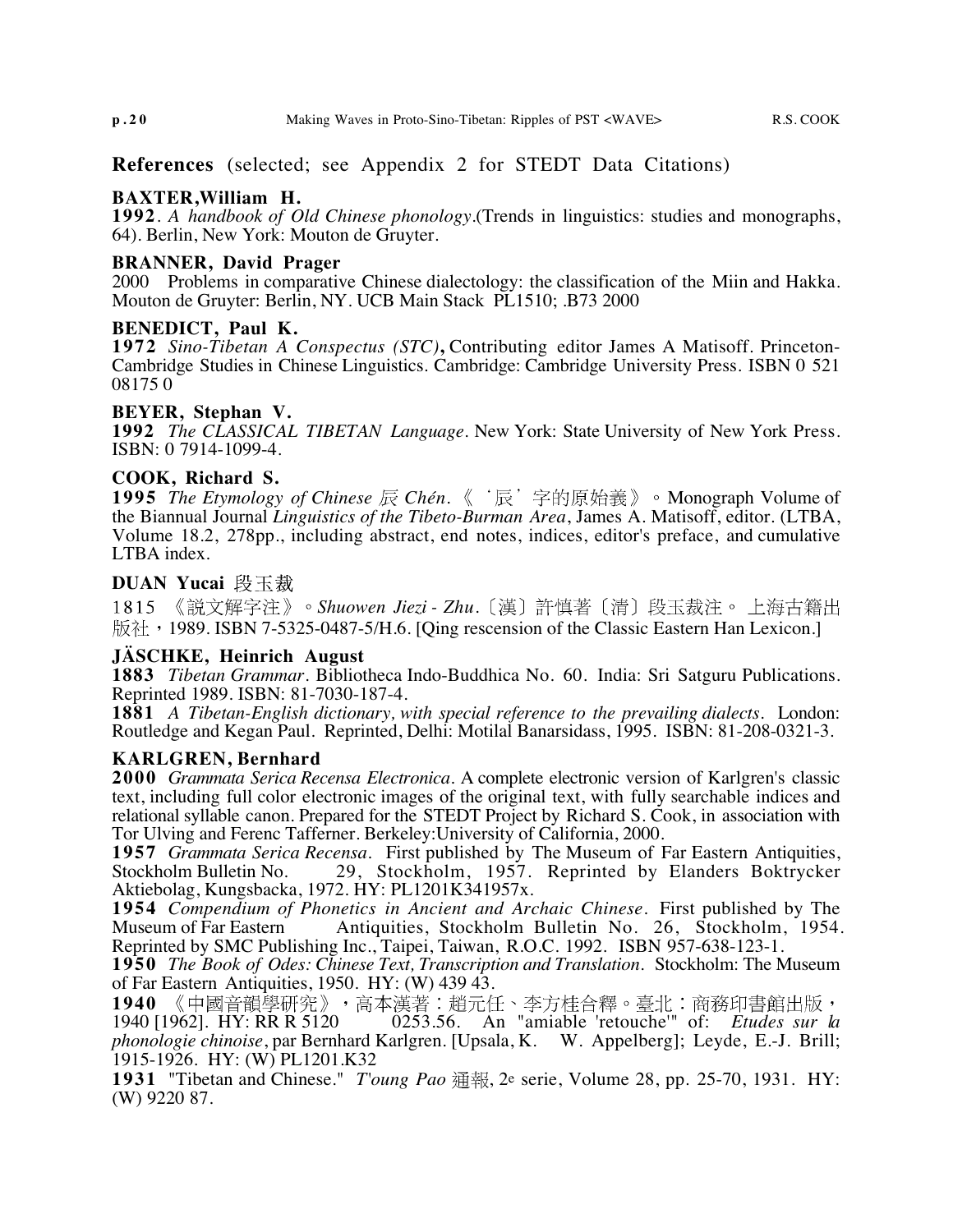**1923** *Analytic Dictionary of Chinese and Sino-Japanese.* First published by the Libraire Geuthner, Paris, 1923. Reprinted by Dover Publications Inc., New York, 1991. ISBN 0-486-26887-X.

### **LI Fanggui**

1971 《上古音研究》,李方桂。商務印書館,新華書店,北京,1982. HY: W9220 1281. 清華學報 n.s. 9 (1971), 1-61; translated by Gilbert L. Mattos as "Studies on Archaic Chinese", Li Fang-kuei [LI Fanggui], *Monumenta Serica* 31 (1974-5), pp. 219-87. HY: 5121 4404.

## LI Zhenhua & ZHOU Changji 李珍華 (LI&ZHOU)

1993 《漢字古今音表》, 〔美〕李珍華, 周長楫編撰。北京:中華書局。 HY: 5120 4414.

## **LUCE, Gordon H.**

**1981** *A Comparative Word-List of Old Burmese, Chinese and Tibetan*. London: School of Oriental and African Studies, Univerity of London. ISBN 0-7286-0084-6.

#### **MATISOFF, James Alan**

**2000** *The Sino-Tibetan Etymological Dictionary and Thesaurus Database (STEDT)*. Berkeley: University of California. <http://stedt.berkeley.edu/>

#### **NORMAN, Jerry**

**1988** *Chinese*. New York: Cambridge University Press.

#### **SCHUESSLER,Axel**

**1987** *A dictionary of Early Zhou Chinese.* Honolulu: University of Hawaii Press.

#### 夏征農 **XIA Zhengnong**

1992 《辭海》。Ci Hai. [Encyclopedic Word Lexicon.] 主編夏征農。上海辭書出版社, 1992. ISBN 7-5326-0135-8/Z.12.

#### **XU Liyi**

1993 《漢語大字典》。Hanyu Da Zidian. [Etymoloical Character Lexicon] 主任許力以,主 編徐中舒。成都:四川辭書出版社,湖北辭書出版社。 ISBN 7-80543-239-2/H.63.

#### **YAO Xiaosui**

1989 《殷墟甲骨刻辭類纂》主編姚孝遂。北京:中華書局,1989. 3 Volumes. ISBN 7-101-00477-6/H.42.

1988 《殷墟甲骨刻辭摹釋總集》主編姚孝遂。北京:中華書局,1988. 2 Volumes. HY: 2086.6 4149.

#### **YU Nae-wing (YU2 Nai3yong3)**

*<Xin1 Jiao4 Hu4 Zhu4 - Song4 Ben3 Guang3 Yun4>*: 'A New Revision of the Sung Edition of the Kuang-yun Rhyming Dictionary'. Hong Kong: Xiang Gang Zhong Wen Da Xue. (1 vol., ~900pp., hardcover, with indices and English appendix.) ISBN 962-201-413-5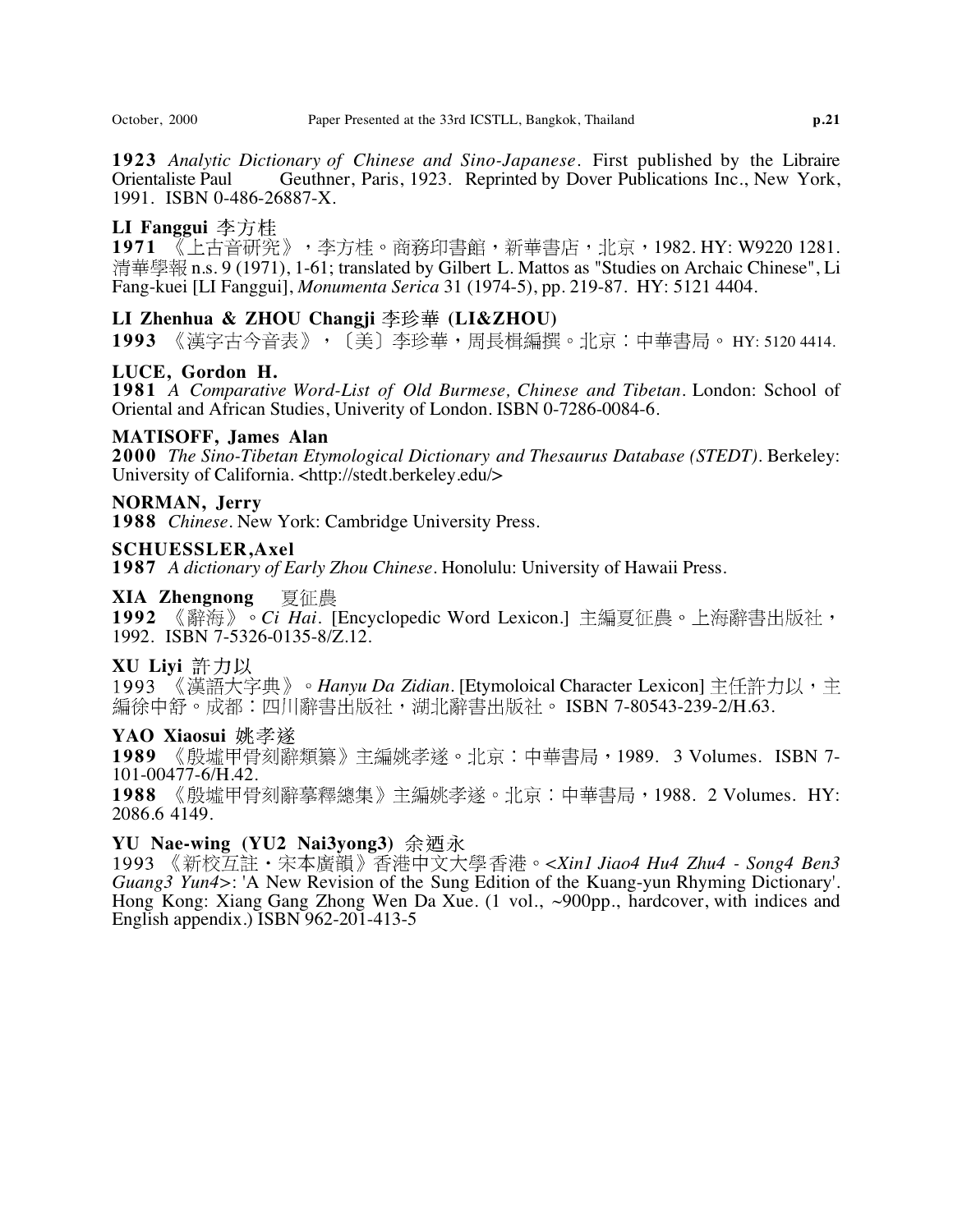# **Appendix 1:** STEDT Language Sub-Grouping Abbreviations

 $Grp# =$  =  $Group/Sub-group$  Number; Abbr. = Abbreviation.

| $G$ rp#         |                    | Abbr. Group Name                      |
|-----------------|--------------------|---------------------------------------|
| 0.0.0           | ST.                | Sino-Tibetan                          |
| 0.1.0           | TB 9               | Tibeto-Burman                         |
| 1.0.0           |                    | <b>KAM</b> Kamarupan                  |
| 1.1.0           | $N_{A}$            | North Assam                           |
| 1.1.1           | TANI Tani          |                                       |
|                 | 1.1.2 DENG Deng    |                                       |
|                 | 1.1.3 <b>MNP</b>   | Monpa                                 |
|                 | 1.2.0 <b>KCN</b>   | Kuki-Chin-Naga                        |
| 1.2.1           | KUK                | Kuki                                  |
|                 | 1.2.2 CHIN Chin    |                                       |
|                 | 1.2.3.0 NAGA Naga  |                                       |
| $1.2.3.1$ NN    |                    | Northern<br>Naga                      |
| 1.3.0           | <b>MEI</b>         | Meithei                               |
| 1.4.0           | <b>MIK</b>         | Mikir                                 |
|                 | 1.5.0 MRU Mru      |                                       |
| 1.6.0 <b>BG</b> |                    | Bodo-Garo=Barish                      |
|                 |                    | 1.7.0 CHR Chairel                     |
|                 | 2.0.0 <b>HIM</b>   | Himalayish                            |
| 2.1.0           | TK                 | Tibeto-Kanauri                        |
| 2.1.1           | $\mathbf{W}$ H     | Western<br>Himalayish                 |
|                 | 2.1.2 LEP          | Lepcha                                |
| 2.1.3.0 TBC     |                    | Tibetic=Bodic                         |
|                 |                    | 2.1.3.1 TGTM Tamangic                 |
| 2.1.3.2 TIB     |                    | Tibetan                               |
|                 | 2.1.3.3 <b>BOD</b> | <b>Bodish</b>                         |
| 2.2.0 MK        |                    | Mahakiranti                           |
|                 | 2.2.1 NW           | Newari                                |
|                 |                    | 2.2.2 KMCS Kham-Magar-Chepang-Sunwari |
|                 | 2.2.3.0 KIR        | Kiranti                               |
| 2.2.3.1 W       |                    | Western Kiranti                       |
| 2.2.3.2 E       |                    | Eastern Kiranti=Rai                   |
| 3.0.0 $TQ$      |                    | Tangut-Qiang                          |
| 3.1.0 X         |                    | Xixia                                 |
| 3.2.0 $Q$       |                    | Qiangic                               |
| $3.3.0 \t G$    |                    | rGyalrong                             |
| 4.0.0           | JNL                | Jingpho-Nung-Luish                    |
| 4.1.0           | JG                 | Jingpho                               |
| 4.2.0           | NG                 | Nungic                                |
| 4.2.1           | <b>NUNG</b> Nung   |                                       |
| 4.3.0           | LU                 | Luish                                 |
| 5.0.0           | ТJ                 | Tujia                                 |
| 6.0.0           | LВ                 | Lolo-Burmese                          |
| 6.1.0           | N X                | Naxi                                  |
| 6.2.0           | BМ                 | <b>Burmish</b>                        |
| 6.3.0           | YI                 | Yipho=Loloish                         |
| 6.3.1           | $LO-N$             | Northern<br>Loloish                   |
| 6.3.2           | $LO-C$             | Loloish<br>Central                    |

| 6.3.3 | $LO-S$            | Southern Loloish         |
|-------|-------------------|--------------------------|
|       | $6.4.0$ JNO Jinuo |                          |
|       |                   | 7.0.0 <b>KAR</b> Karenic |
| 8.0.0 | BAI               | Bai                      |
| 9.0.0 | S.                | Sinitic                  |
| 9.0.1 | OC -              | Old (Archaic) Chinese    |
| 9.0.2 | MC                | Middle (Ancient) Chinese |
| 9.0.3 | <b>CH</b>         | Modern Chinese           |
| X.0.0 | <b>OTH</b>        | Other TB                 |
| X.1.0 | z                 | Other Languages          |
| X.2.0 | UNK.              | Unknown/Unevaluated      |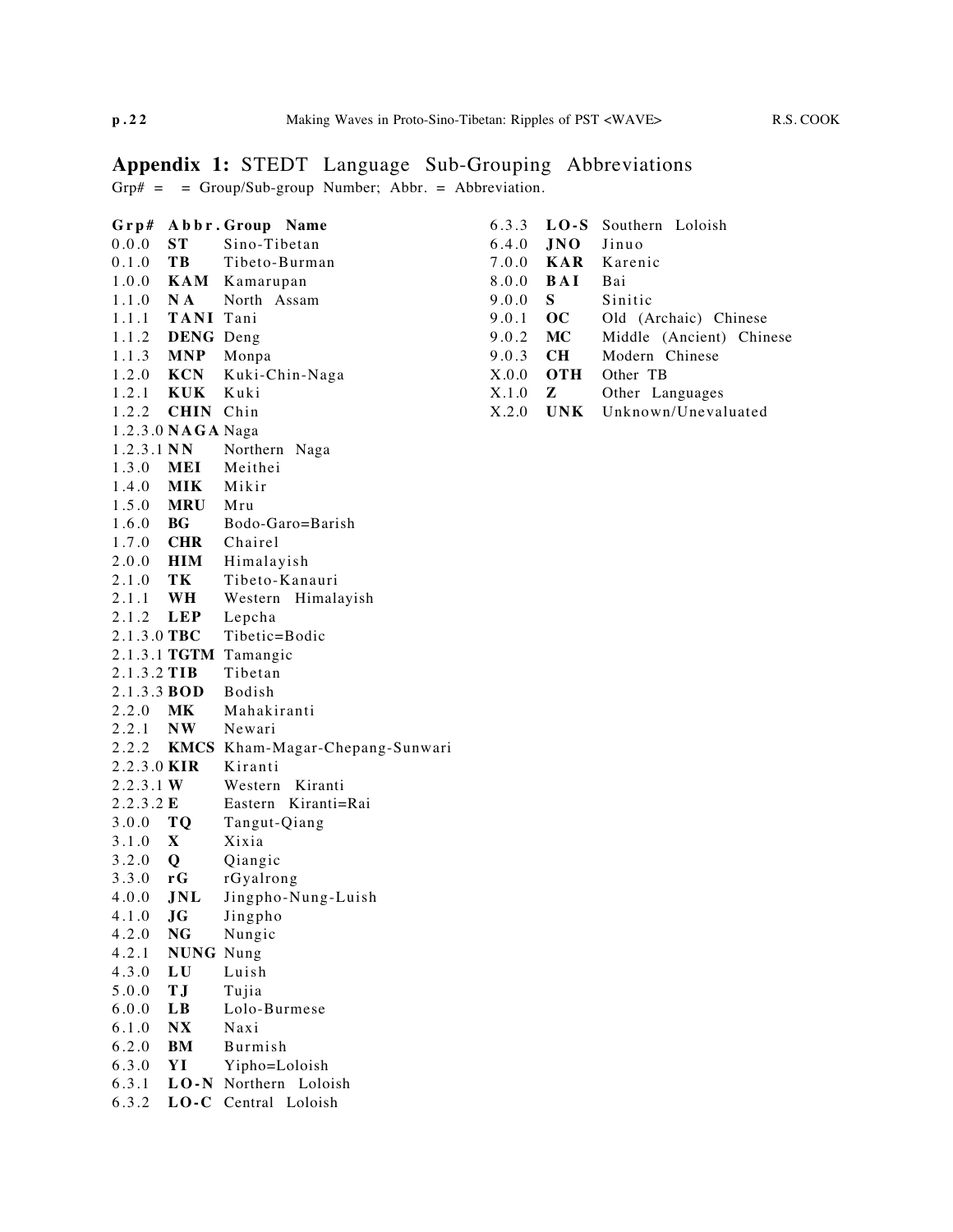# **Appendix 2:** STEDT Source Bibliography Citations (sorted by citation)

| Anonymous xx Tar             | Anonymous. 19xx. Taraon. Shillong: Philological Section, Research Dept., North-<br>East Frontier Agency.                                                                                                                                                               |
|------------------------------|------------------------------------------------------------------------------------------------------------------------------------------------------------------------------------------------------------------------------------------------------------------------|
| Bailey 11                    | Bailey, Thomas Grahame. 1911. Kanauri vocabulary in two parts: English-Kanauri and<br>Kanauri-English. (RAS Monograph 13.) London: Royal Asiatic Society.                                                                                                              |
| Baxter 92                    | Baxter, William. 1992. A handbook of Old Chinese phonology. (Trends in Linguistics.<br>Studies and Monographs 64.) Berlin, New York: Mouton de Gruyter.                                                                                                                |
| Benedict 76 WBur             | Benedict, Paul K. 1976. Rhyming dictionary of Written Burmese. LTBA. 3.1:1-93.                                                                                                                                                                                         |
| Bhaskararao 96<br><b>CDB</b> | Bhaskararao, Peri. 1996. A computerized lexical database of Tiddim Chin and Lushai.<br>in: Nara and Machida (eds.) A computer-assisted study of Asian and African Languages,<br>Tokyo University of Foreign Studies                                                    |
| Bhat 68 Boro                 | Bhat, D. N. Shankara. 1968. Boro vocabulary (with a grammatical sketch). (Deccan<br>College Building Centenary and Silver Jubilee Series 59.) Poona: Deccan College<br>Postgraduate and Research Institute.                                                            |
| Bhat 69 TNV                  | Bhat, D. N. Shankara. 1969. Tankhur Naga vocabulary. (Deccan College Building<br>Centenary and Silver Jubilee Series 67.) Poona: Deccan College Postgraduate and<br>Research Institute.                                                                                |
| Bradley 94 Lisu              | Bradley, David. 1994. A dictionary of the northern dialect of Lisu (China and southeast<br>Asia) [Based on Xu, Mu et al. 1985]. (Pacific Linguistics Series C-126.) Canberra:<br>Australian National University.                                                       |
| Coblin 86                    | Coblin, Weldon South. 1986. A sinologist's handlist of Sino-Tibetan lexical<br>comparisons. (Monumenta Serica Monograph Series, Vol. 18.) Nettetal: Steyler<br>Verlag.                                                                                                 |
| Dai 83 Jin                   | Dai Qingxia, Xu Xigen, Shao Jiacheng, Qiu Xiangkun. 1983. Jing-Han cidian --<br>Jinghpo Miwa ga ginsi chyum -- Jinghpo-Chinese dictionary. Yunnan Nationalities<br>Press.                                                                                              |
| Dai 92 TBL                   | Dai Qingxia et al. 1992. A Tibeto-Burman lexicon. Beijing: Central Institute of<br>Minorities.                                                                                                                                                                         |
| Das 1902                     | Das, Sarat Chandra. 1902. A Tibetan-English Dictionary with Sanskrit Synonyms<br>Revised by Graham Sandberg and William Heyde. Calcutta: Bengal Secretariat Book<br>Depot. Reprinted from the first edition by Gaurav Publishing House, New Dehli:<br>1985, 1988, 1991 |
| Driem 87 Lim                 | Driem, Sjors van. 1987. A grammar of Limbu. (Mouton Grammar Library 4.) Berlin,<br>New York, Amsterdam: Mouton de Gruyter.                                                                                                                                             |
| Hari 71a ThVo                | Hari, Maria. 1971. A vocabulary of the Thakali language. Kathmandu: SIL and<br>Tribhuvan University.                                                                                                                                                                   |
| Hoshi 84                     | Hoshi Michiyo. 1984. A Prakaa vocabulary - a dialect of the Manang language.<br>Anthropological and Linguistic Studies of the Gandaki Area in Nepal II. (Monumenta<br>Serindica No. 12.) Tokyo: ILCAA.                                                                 |
| Jäschke 81                   | Jäschke, Heinrich August. 1881. A Tibetan-English dictionary, with special reference to<br>the prevailing dialects. London: Routledge and Kegan Paul.                                                                                                                  |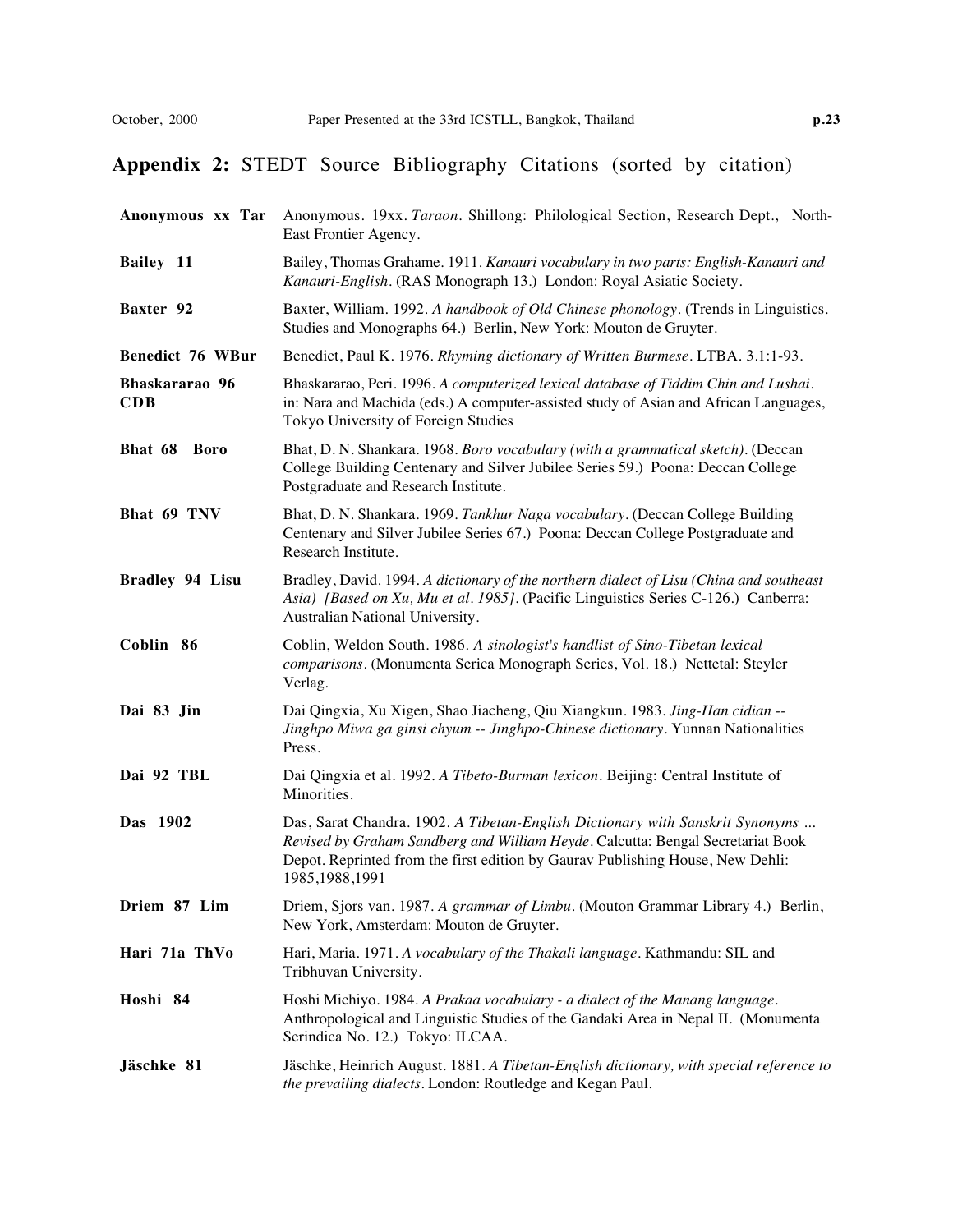| p.24                 | Making Waves in Proto-Sino-Tibetan: Ripples of PST <wave><br/>R.S. COOK</wave>                                                                                                                                    |
|----------------------|-------------------------------------------------------------------------------------------------------------------------------------------------------------------------------------------------------------------|
| Judson 93            | Judson, Adoniram. 1893. Burmese-English dictionary. Rangoon: Baptist Board of<br>Publications.                                                                                                                    |
| Karlgren 57 ANK      | Karlgren, Bernhard. 1957. Grammata serica recensa. Stockholm: Museum of Far Eastern<br>Antiquities, No. 29.                                                                                                       |
| <b>LIN 00 PC</b>     | LIN Ying-chin. 2000. Xi Xia (Tangut) Reconstructions, after GONG Hwangcherng.<br>襲煌城擬音(1993) 林英津編輯(1996). Personal Communication.                                                                                 |
| Luce 85              | Luce, G. H. 1985. Phases of Pre-Pagán Burma languages and history, Vol. 2. School of<br>Oriental and African Studies. Oxford: Oxford University Press.                                                            |
| <b>Mainwaring 98</b> | Mainwaring, G.B. 1898. Dictionary of the Lepcha language. Compiled by the late<br>General G.B. Mainwaring, revised and completed by Albert Grünwedel, Berlin. Berlin:<br>Unger Brothers.                          |
| Matisoff 00 FM       | Matisoff, James A. 2000. Elication notes with Sgaw-Bassein Field Methods informant<br>Plah Set [native of, Pegu]. unpublished                                                                                     |
| Matisoff 74 TJLB     | Matisoff, James A. 1974. The tones of Jinghpaw and Lolo-Burmese: Common origin<br>vs. independent development. ALH. 15.2:153-212.                                                                                 |
| Matisoff 85 GSTC     | Matisoff, James A. 1985. God and the Sino-Tibetan copula, with some good news<br>concerning selected Tibeto-Burman rhymes. Journal of Asian and African Studies<br>(Tokyo Foreign Languages University). 29:1-81. |
| Matisoff 87 BP       | Matisoff, James A. 1987. Body part card file. (unpublished).                                                                                                                                                      |
| Matisoff 88 DL       | Matisoff, James A. 1988. The Dictionary of Lahu. (University of California<br>Publications in Linguistics, v. 111.) Berkeley, Los Angeles, London: University of<br>California Press.                             |
| Nagano 84 Man        | Nagano, Yasuhiko. 1984. A Manang glossary. Anthropological and Linguistic Studies<br>of the Gandaki Area in Nepal II. (Monumenta Serindica No. 12.) Tokyo: ILCAA.                                                 |
| Solnit 89 PaO        | Solnit, David. 1989. Pa-O word list. ms. (electronic).                                                                                                                                                            |
| Sun J 93 Tani        | Sun, Jackson. 1993b. Tani synonym sets. ms. (electronic).                                                                                                                                                         |
| Sun J 97 Cao         | Sun, Jackson. 1997. (contributed as electronic text documents). ms.                                                                                                                                               |
| Tayeng 76 Mil        | Tayeng, Aduk. 1976. Milang phrase book. Shillong: The Director of Information and<br>Public Relations, Gov't of Arunachal Pradesh.                                                                                |
| Taylor 72 TmVo       | Taylor, Doreen, Fay Everitt, and Karna Bahadur Tamang. 1972. A vocabulary of the<br>Tamang language. Kirtipur, Nepal: SIL and Institute of Nepal Studies, Tribhuvan<br>University.                                |
| Van Bik 00 LED       | Van Bik, David and Kenneth Van Bik. 2000. Lai (Haka-CHin) - English Dictionary. In<br>preparation.                                                                                                                |
|                      |                                                                                                                                                                                                                   |